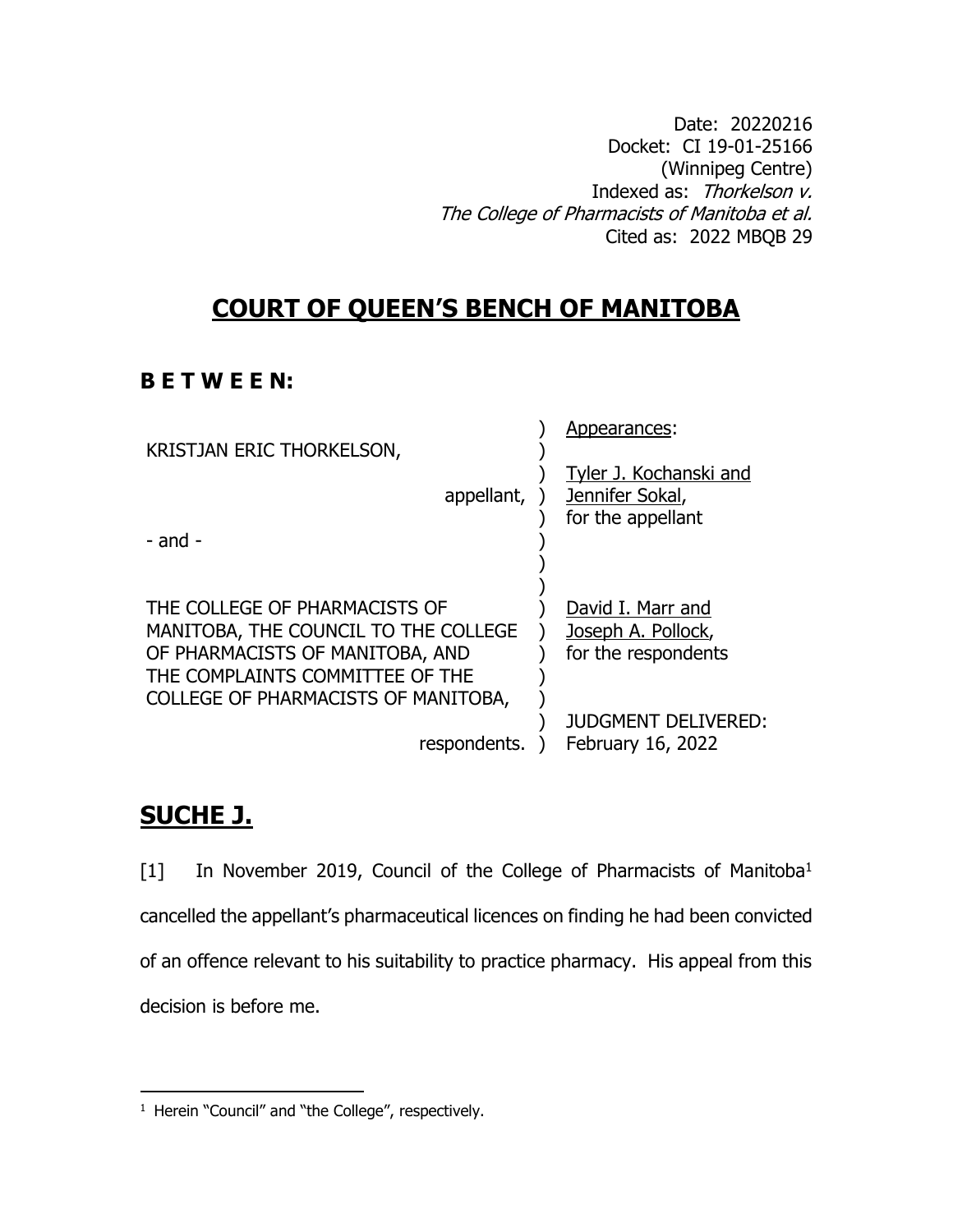#### **FACTS**

[2] The appellant has been a licensed pharmacist since 1991, and has owned several pharmacies during this time. This includes CanadaDrugs.com LP ("CanadaDrugs") and River East Supplies Ltd. ("River East"). Canada Drugs is no longer in business, but was a licensed retail internet pharmacy that sold to U.S. residents. River East was a U.K.-based licensed wholesale pharmacy that sold to clinics and pharmacies, including many in the U.S. River East, CanadaDrugs and several other corporations licensed as pharmacies in Canada or internationally and owned or controlled by the appellant, called themselves the CanadaDrugs.com Group of Companies ("CD.com Group"). Collectively, these companies were the largest international pharmacy business in the world.

[3] The events leading to cancellation of the appellant's licences began in October 2011 when River East purchased a quantity of Avastin, a cancer-treating drug, from CareMed, a wholesale pharmacy located in Denmark. River East then sold some of the Avastin to a clinic in the U.S.

[4] Within a few weeks of this, the U.S. clinic contacted River East saying the Avastin appeared suspect. River East immediately took steps to secure and quarantine the Avastin, and arranged to have it returned. It notified CareMed of the situation, who in turn contacted the European regulator.

[5] Shortly after this, the Medicine and Healthcare Products Regulatory Authority ("MHRA"), the U.K. regulator, commenced an investigation. It took possession of the Avastin and advised River East that it would notify the U.S. Food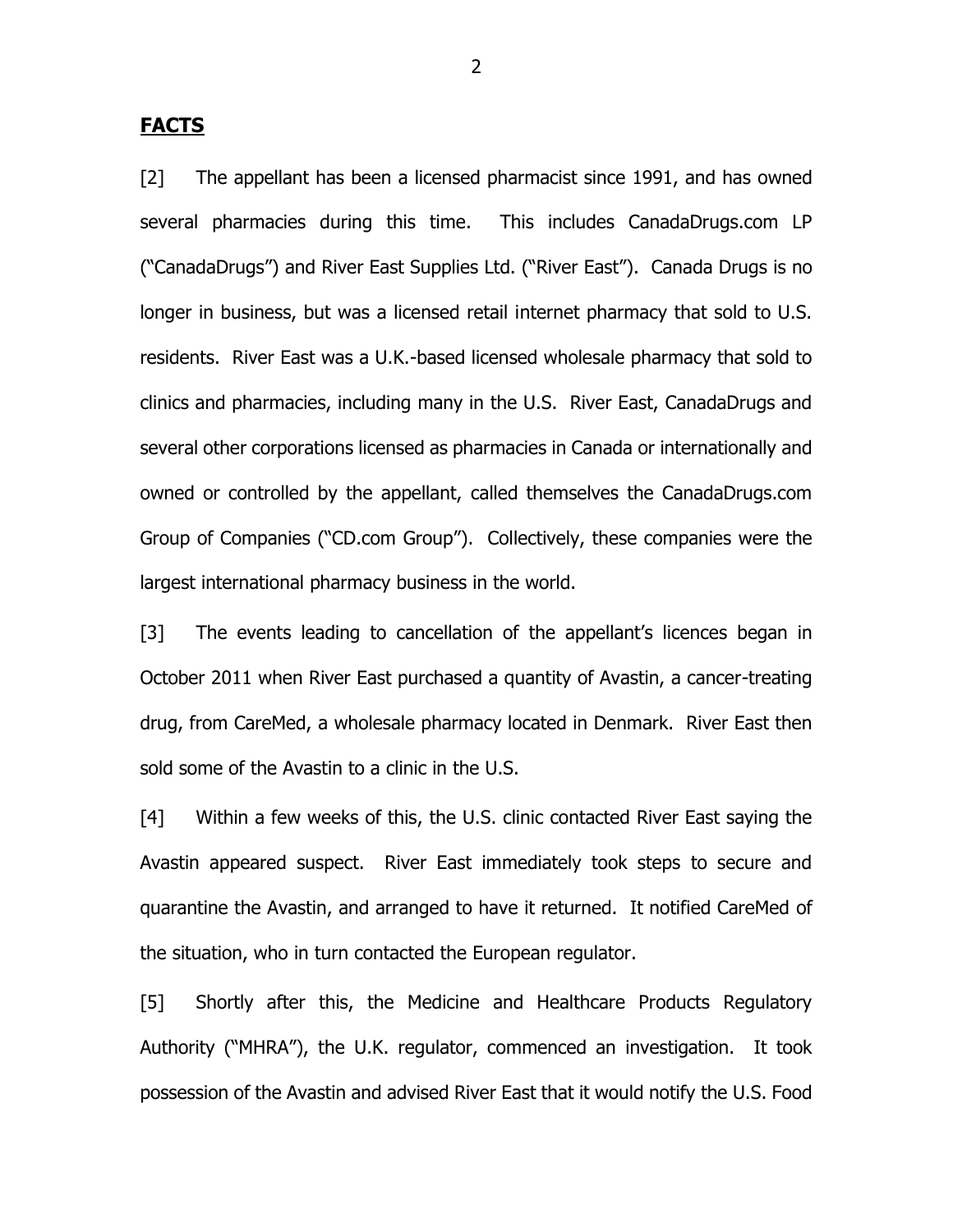& Drug Administration (the "FDA"), the American regulator. The FDA then launched an investigation.

[6] The appellant and River East learned of the results of the FDA's investigation through an FDA press release issued in February 2012 stating some of the Avastin in issue contained no active ingredient.

[7] The appellant had no direct involvement in these events. They appear to have been relayed to him as they unfolded by the pharmaceutical manager of River East.

[8] MHRA concluded its investigation by finding that neither River East nor CareMed engaged in any improper conduct. Health Canada, the Canadian regulator, also conducted an investigation but did not take any action. The College also conducted an investigation sometime in 2012, but took no action.

[9] In 2015, the U.S. Department of Justice (DOJ) filed an Indictment in the District Court of Montana against the appellant, CanadaDrugs, River East, two other corporations in the CD.com Group, and several employees of these companies. The charges included smuggling, international money laundering, and conspiracy to commit these offences. Extradition proceedings against the appellant and the employees residing in Manitoba were commenced in this court.

[10] The appellant ultimately resolved the charges through a formal plea agreement wherein he pled guilty to one charge of misprision of a felony in 2018. CanadaDrugs, River East and Rockley Ventures ("Rockley"), a Barbados-based member of the CD.com Group providing accounting services to the others, pled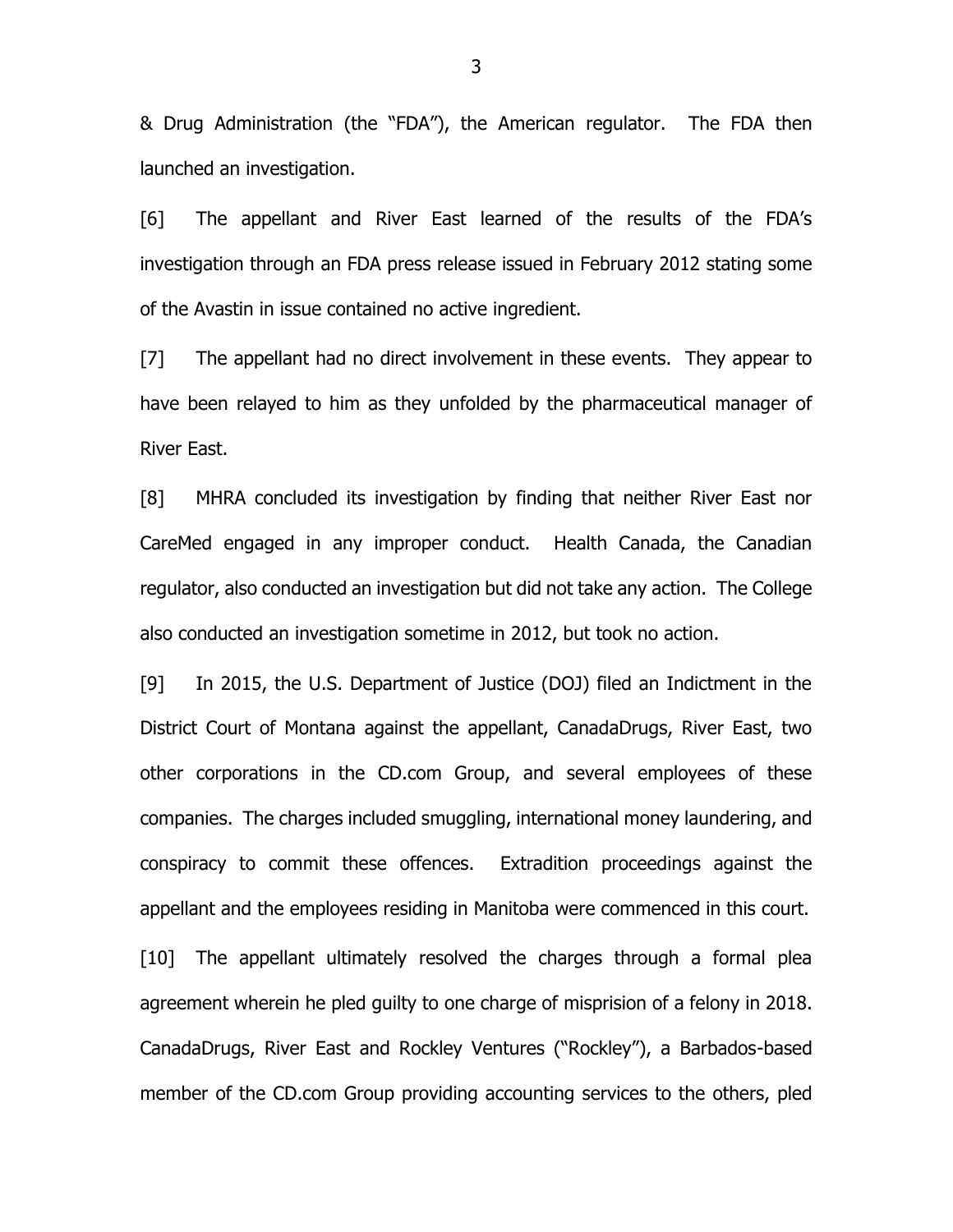guilty to charges of introduction and delivery of misbranded pharmaceuticals, and selling and dispensing counterfeit pharmaceutical drugs. In exchange for these pleas, DOJ withdrew all other charges.

[11] The crime of misprision is an old common-law offence that is not part of Canadian law. However, misprision of a felony remains an offence in the U.S., the essential elements of which are:

- (a) a felony offence was committed;
- (b) the accused had knowledge of the offence;
- (c) the accused failed to notify authorities of the offence as soon as possible;
- (d) the accused took steps to conceal the offence.

[12] Here, the charge against the appellant was based on an e-mail he sent to employees of CanadaDrugs on March 8, 2012. In it, he reviewed the Avastin incident, including the FDA's announcement that some of the shipment received by the U.S. clinic had no active ingredient.

[13] The relevant portion of the e-mail states:

 $\overline{a}$ 

CanadaDrugs.com has not been contacted by any of the U.S. authorities whatsoever as it has absolutely no connection to selling and offering Avastin given that CanadaDrugs.com has never offered that product for sale and deals only in prescription maintenance medications to individuals.<sup>2</sup>

 $2$  Exhibit "O" to Affidavit of Kristian Eric Thorkelson sworn December 13, 2019.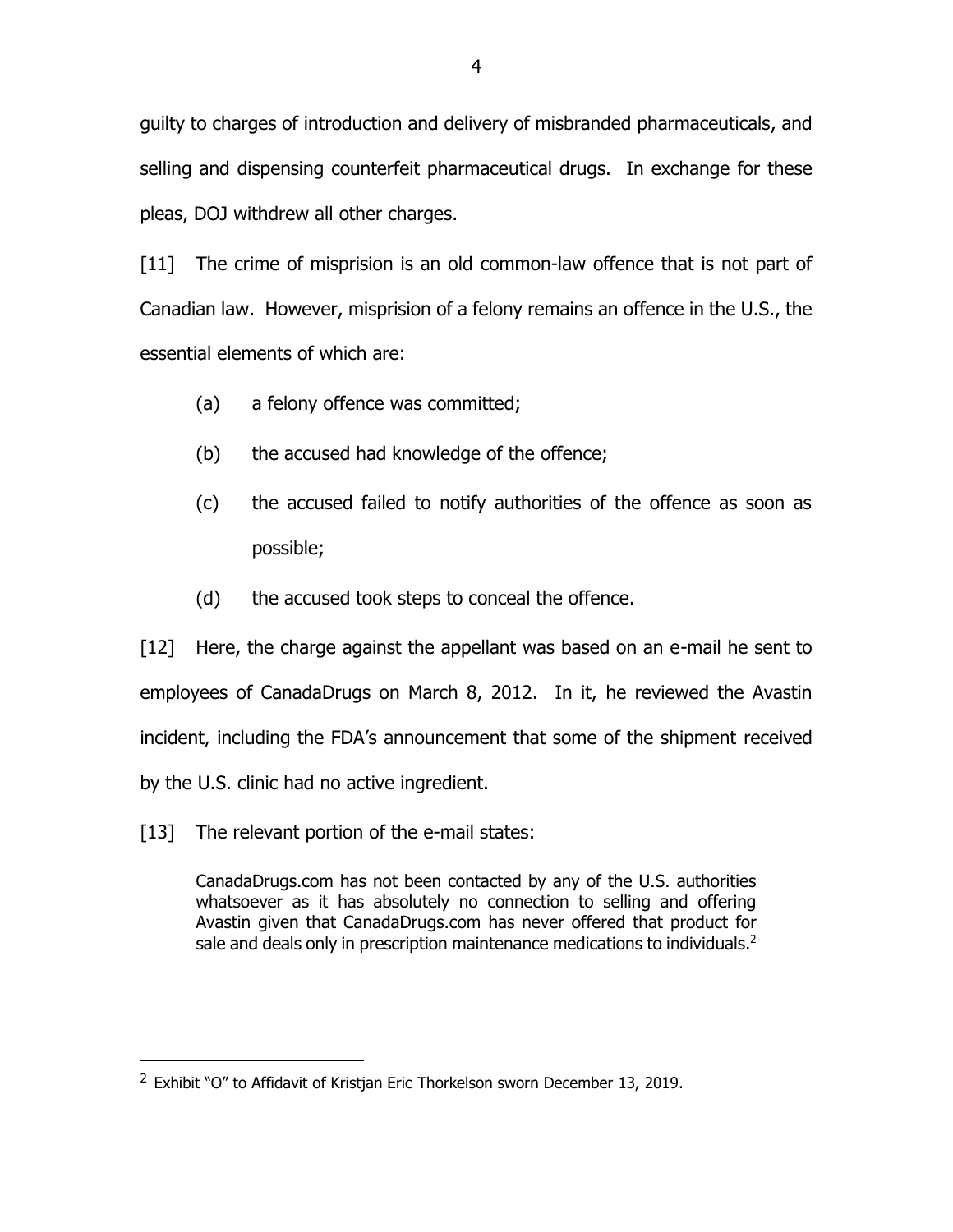[14] The appellant signed the e-mail as "CEO, CanadaDrugs.com Group of Companies".

[15] In the plea agreement, the appellant and DOJ agreed that the appellant committed misprision of a felony because:

- River East had imported defective Avastin into the U.S., which was a felony;
- the appellant knew this happened, but did not notify any U.S. or foreign regulatory authority of the fact;
- in describing himself as "CEO of CanadaDrugs.com Group of Companies", his e-mail was a statement regarding the entire CD.com Group;
- River East was part of the CD.com Group and engaged in selling Avastin including the Avastin in issue. Thus the statement that "it has absolutely no connection to selling and offering Avastin given that CanadaDrugs.com has never offered that product for sale" was not true and amounted to steps to conceal the offence.

[16] The appellant agreed to pay a fine of \$250,000, restitution of approximately \$30,000 and various related costs. He was placed on probation for five years, the first six months of which was on home confinement.

[17] By way of a separate plea agreement, CanadaDrugs, River East and Rockley agreed to plead guilty to introduction and delivery of a misbranded pharmaceutical. River East and Rockley pled guilty to selling and dispensing a counterfeit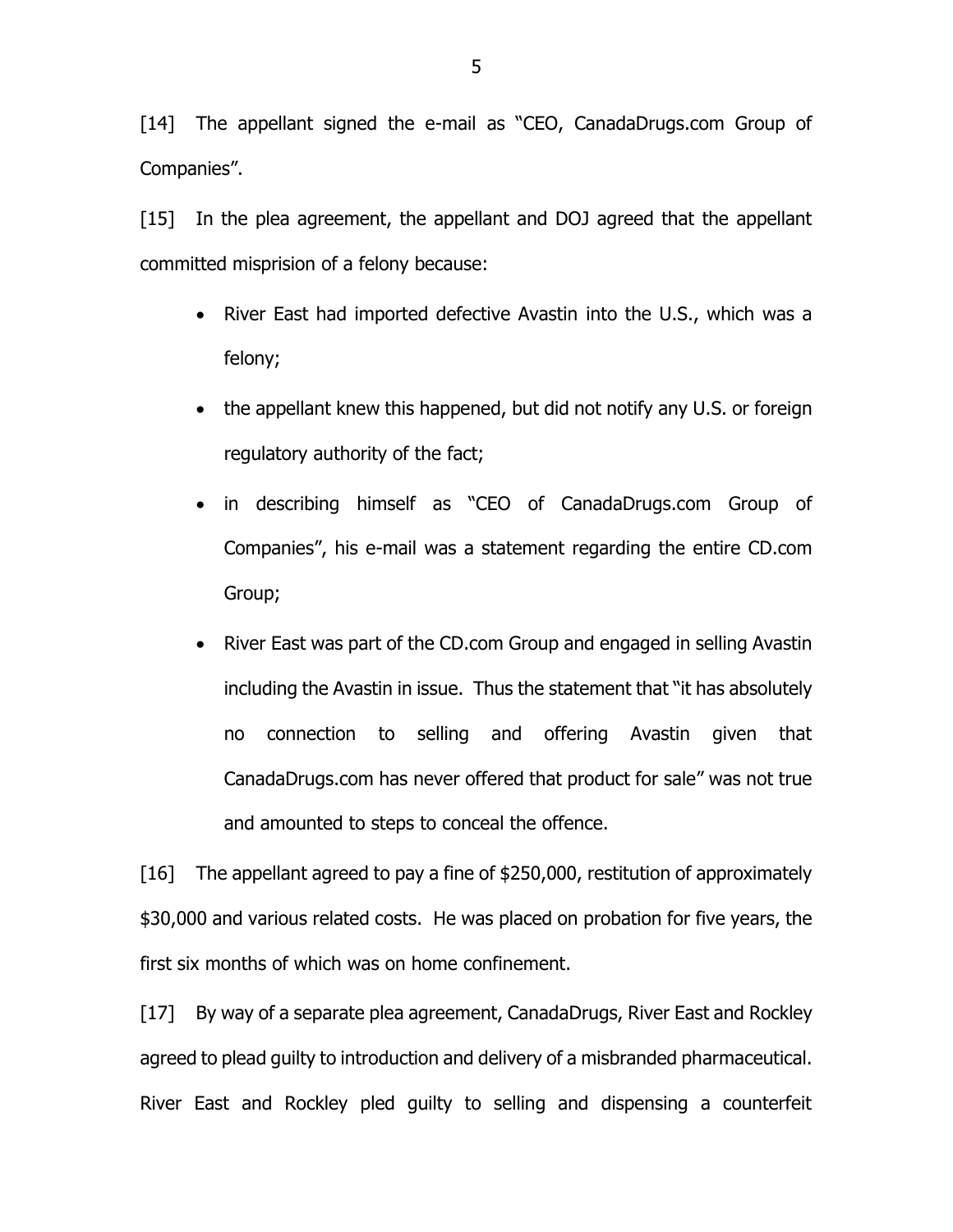medication. The three corporations agreed to jointly pay a fine of \$5 million, restitution of \$30,000, U.S. Marshall's Service \$29 million representing disgorgement of twice the profits made, and various assessment and costs. They were also placed on probation for five years.

[18] Part of the agreement was that all domain names used by the CD.com Group named in the Indictment be surrendered and the corporations cease carrying on business.

### **STANDARD OF REVIEW**

[19] The parties disagree about this. The appellant argues this appeal is a new matter, which means no deference is owed to Council's decision. The College says the standard is that of appellate review, involving the dual approach of correctness on questions of law and palpable and overriding error on questions of fact and mixed fact and law. It relies on **Canada (Minister of Citizenship and** 

Immigration) v. Vavilov<sup>3</sup>, where the majority stated:

.… Where a legislature has provided that parties may appeal from an administrative decision to a court, either as of right or with leave, it has subjected the administrative regime to appellate oversight and indicated that it expects the court to scrutinize such administrative decisions on an appellate basis. …<sup>4</sup>

[20] The difference in the parties' positions arises from their differing interpretation of the appeal provision in section 25 of The Pharmaceutical Act<sup>5</sup> which states:

<sup>3</sup> 2019 SCC 65.

<sup>4</sup> Supra at para 36.

<sup>5</sup> C.C.S.M. c. P60 (the "**Act**").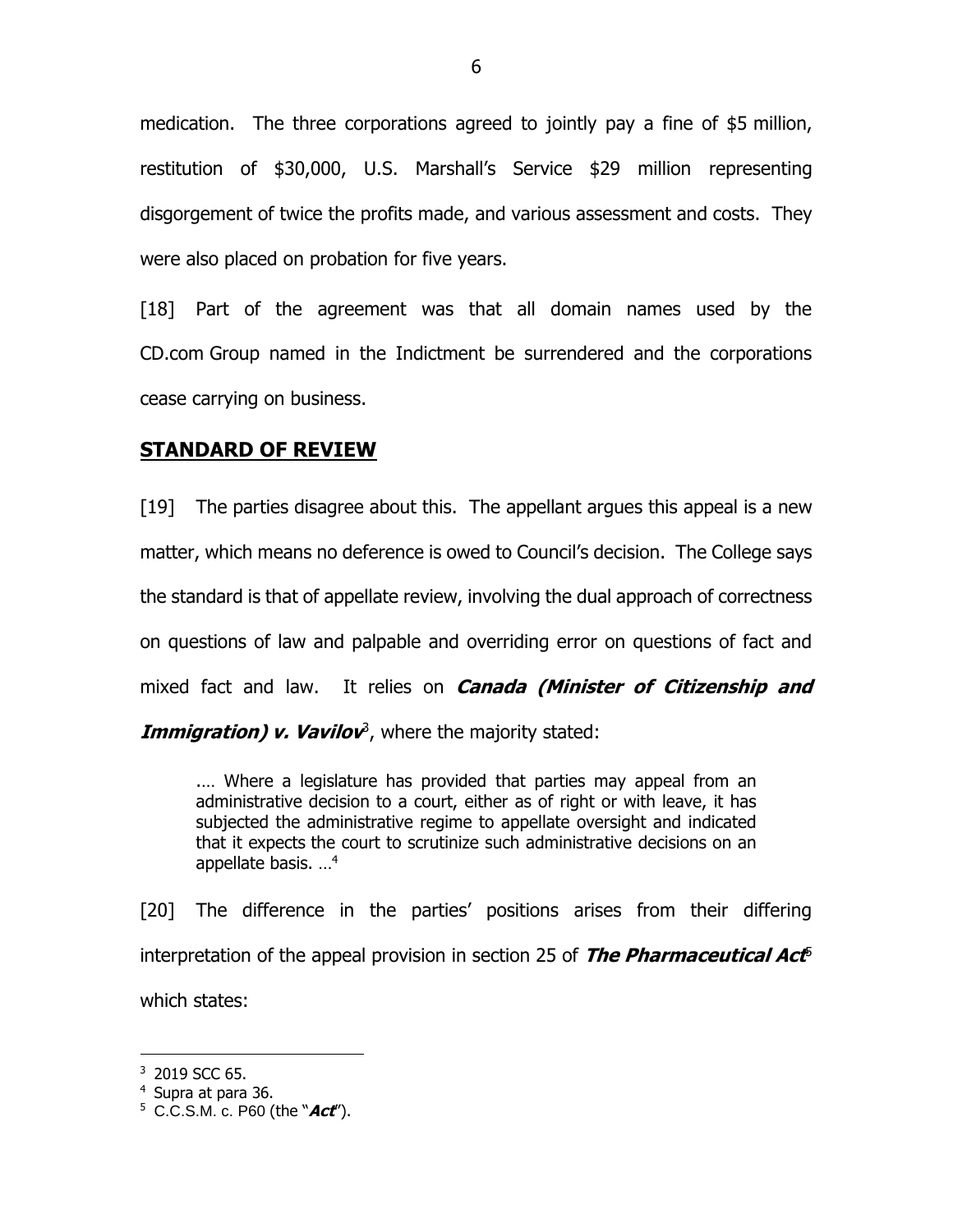#### **Appeal to court**

[25](https://web2.gov.mb.ca/laws/statutes/ccsm/p060f.php#25) A person whose certificate of registration, pharmacist licence or pharmacy licence is cancelled or suspended under section 23 or 24 may appeal the cancellation or suspension to the court, in which case section 22 applies with the necessary changes.

[21] Section 22 concerns an appeal from Council to this court where a person's

application for registration as a student, intern, resident or pharmacist, or licence

as a pharmacist, was denied. It reads:

#### **Appeal to court**

[22\(1\)](https://web2.gov.mb.ca/laws/statutes/2006/c03706f.php#22) A person who made an appeal under section 21 may appeal the decision of the council to the court by

(a) filing a notice of application in the court; and (b) serving a copy of the notice of application on the college; within 30 days after receiving notice of the council's decision under subsection 21(7).

#### **No stay of decision**

[22\(2\)](https://web2.gov.mb.ca/laws/statutes/2006/c03706f.php#22(2)) An appeal of a decision does not stay the decision pending the appeal, unless the court orders a stay.

#### **College is party to appeal**

 $22(3)$  The college is a party to the appeal.

#### **Appeal heard as a new matter**

[22\(4\)](https://web2.gov.mb.ca/laws/statutes/2006/c03706f.php#22(4)) The court must consider the appeal as a new matter.

[22] The College argues that only subsection 22(1) applies to an appeal under

section 25.

[23] Determining the meaning of section 25 thus requires consideration of these

related sections. As the Supreme Court of Canada stated in **Vavilov**, the modern

principle of statutory interpretation requires: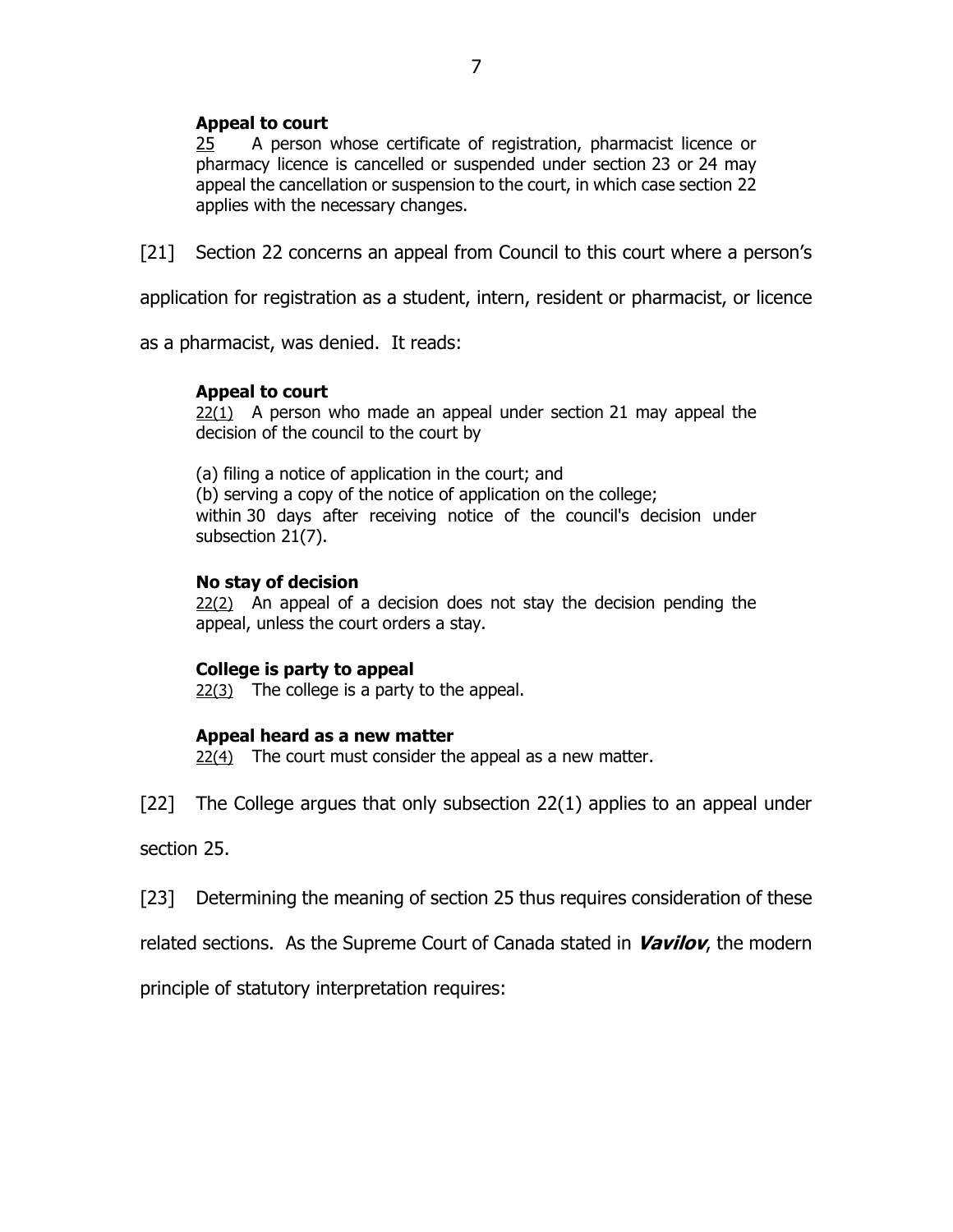…that the words of a statute be read "in their entire context and in their grammatical and ordinary sense harmoniously with the scheme of the Act, the object of the Act, and the intention of Parliament."<sup>6</sup>

## **Relevant Provisions of the Act**

[24] Deciding the issues raised on this appeal requires consideration of various inter-related provisions of the **Act**. Thus an overview is helpful. The starting point is consideration of how a licence can be cancelled.

[25] This can occur in one of two ways. The first is through the disciplinary process outlined in Part 7 of the **Act**. It begins with a complaint (including from the College itself) and moves on to a hearing before a disciplinary panel. Sections 43 to 58 set out the process, which includes substantive and procedural safeguards: the right to counsel, disclosure of documents, restriction on the use of affidavit evidence, and power of the panel to subpoena witnesses. In addition, the hearing is recorded.

[26] Subsection 54(c) addresses the situation where the individual<sup>7</sup> has been

convicted of certain offences:

### **Findings of panel**

 $\overline{a}$ 

[54](https://web2.gov.mb.ca/laws/statutes/ccsm/p060f.php#54) If, at the conclusion of a hearing, the panel finds that the investigated person

…(c) has been found guilty of an offence that is relevant to the investigated person's suitability to practise pharmacy or operate a pharmacy;

…it must deal with the investigated person in accordance with this Act.

<sup>6</sup> **Vavilov** at para 117 quoting Rizzo & Rizzo Shoes Ltd. (Re), [1998] 1 S.C.R. 27 at para 21.

<sup>7</sup> Section 29 of the **Act** states that individuals subject to the disciplinary process include students, interns, and pharmacists.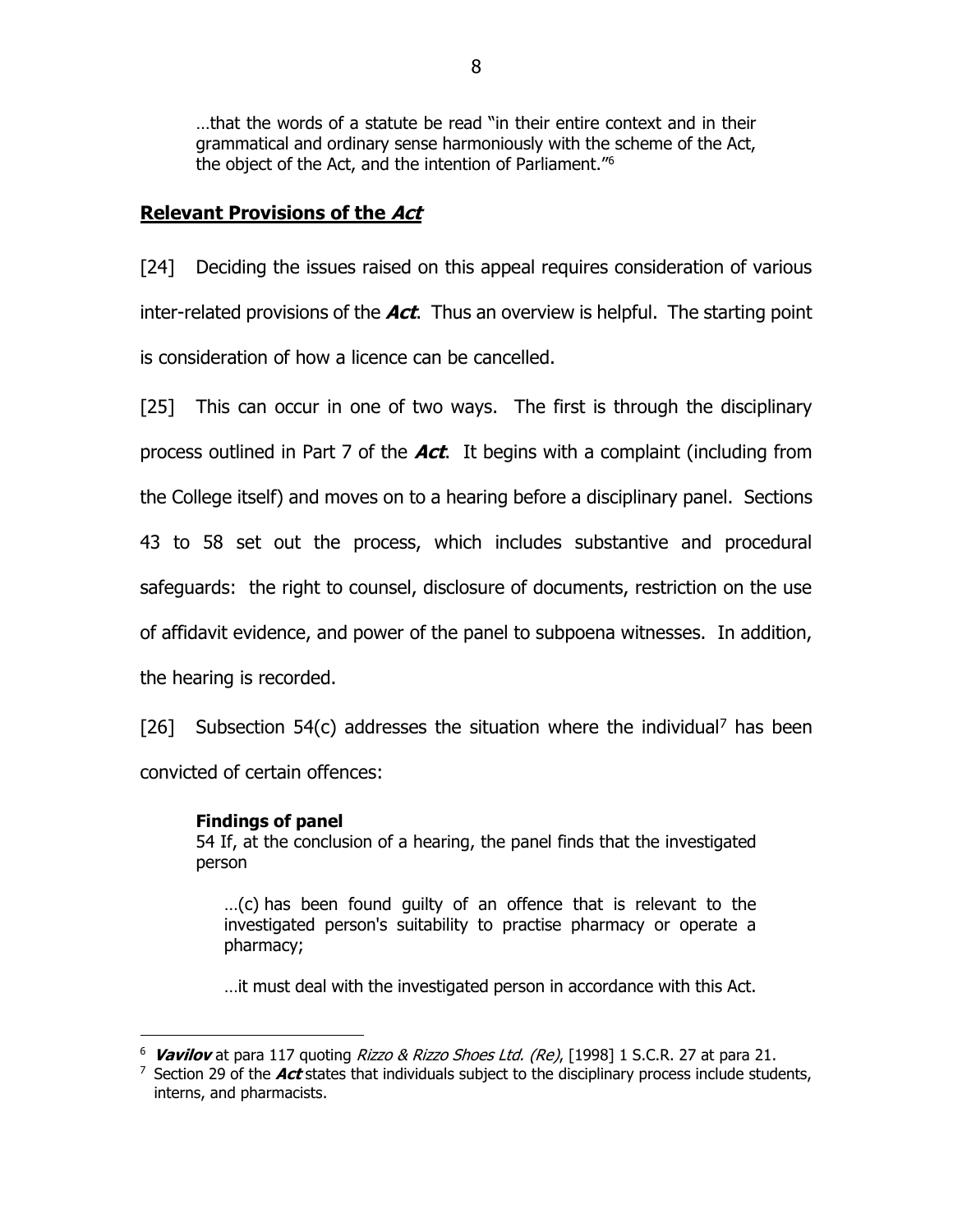[27] A disciplinary panel has very broad powers to fashion a remedy, from a reprimand to cancellation of a licence.

[28] An appeal from a decision of a disciplinary panel is an appeal on the record to the Court of Appeal<sup>8</sup>.

[29] The second route is through section 23. This procedure permits

cancellation of a licence for several reasons. Some involve straightforward factual

determinations such as whether a member failed to pay fees, is bankrupt,

deceased, or ceased practising<sup>9</sup>, in which case the decision is that of the registrar.

[30] In addition, a licence can be cancelled in two situations that concern the

conduct of the individual, in which case Council makes the decision. The first

concerns fraud:

## **Registration or licence may be cancelled if fraud**

[23\(2\)](https://web2.gov.mb.ca/laws/statutes/ccsm/p060f.php#23(2)) If the registrar is satisfied on reasonable grounds that a person's registration, pharmacist licence or pharmacy licence has been obtained by means of a false or fraudulent representation or declaration, the registrar must report the matter to the council, and the council may direct the registrar to cancel

- (a) the person's certificate of registration;
- (b) any licence or licences held by the person; or

(c) the person's certificate of registration and one or more of the licences held by the person;

The registrar must then cancel the registration, licence or licences as directed, and give the person and his or her employer, if any, written notice of that fact.

[31] The second situation is at issue here:

<sup>8</sup> Subsection 59(3) of the **Act**.

<sup>9</sup> Subsection 23(1) of the **Act**.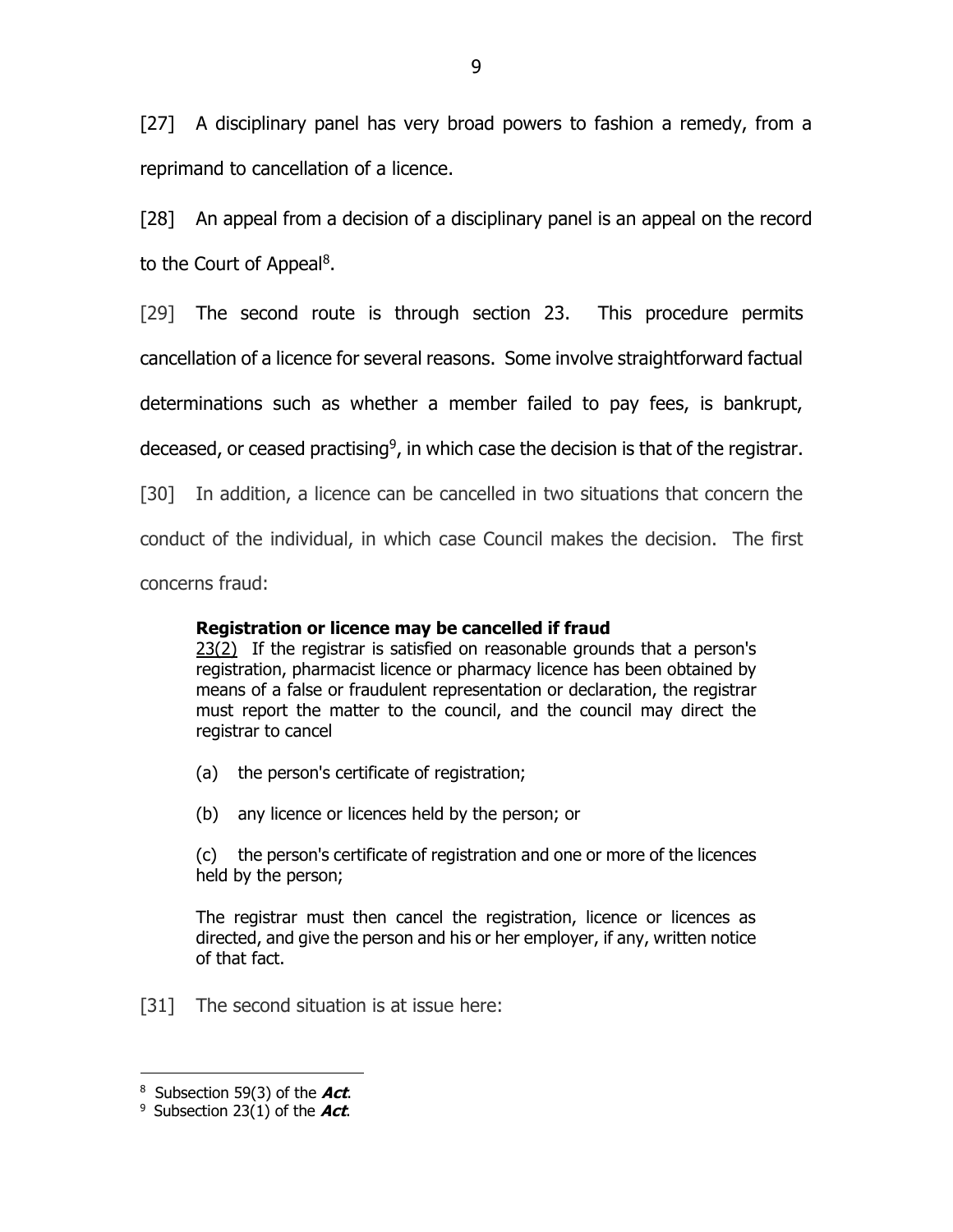#### **Registration or licence may be cancelled if conviction**

[23\(3\)](https://web2.gov.mb.ca/laws/statutes/ccsm/p060f.php#23(3)) If a person has been convicted of an offence that is relevant to his or her suitability to practise pharmacy or operate a pharmacy, the council may direct the registrar to cancel

(a) the person's certificate of registration;

(b) any licence or licences held by the person; or

(c) the person's certificate of registration and one or more of the licences held by the person;

but it must first notify the person that it intends to do so and give the person an opportunity to make representations. The registrar must give the person and his or her employer, if any, written notice of any cancellation.

[32] As noted above, section 25 provides for an appeal of a decision under section 23 to this court, "in which case section 22 applies with the necessary changes".

[33] Section 22, in turn, concerns a decision by Council sitting on appeal from a decision by the registrar or Board of Examiners to deny an application for registration or licence. An appeal from Council's decision is to this court, where it is considered as a new matter.

[34] As with section 23, some of the decisions included in section 22 involve straightforward determinations of fact. Others require the exercise of discretion or professional judgment. This includes the situation of someone applying as a student,<sup>10</sup> intern<sup>11</sup> or resident<sup>12</sup>, who has been "convicted of an offence that makes the applicant unsuitable for registration...".

<sup>10</sup> Pharmaceutical Regulation, M.R. 185/2013 ("the **Regulation**"), subsection 10(1)(f).

 $11$  Supra, subsection  $11(1)(b)$ .

 $12$  Supra, subsection  $12(2)(d)$ .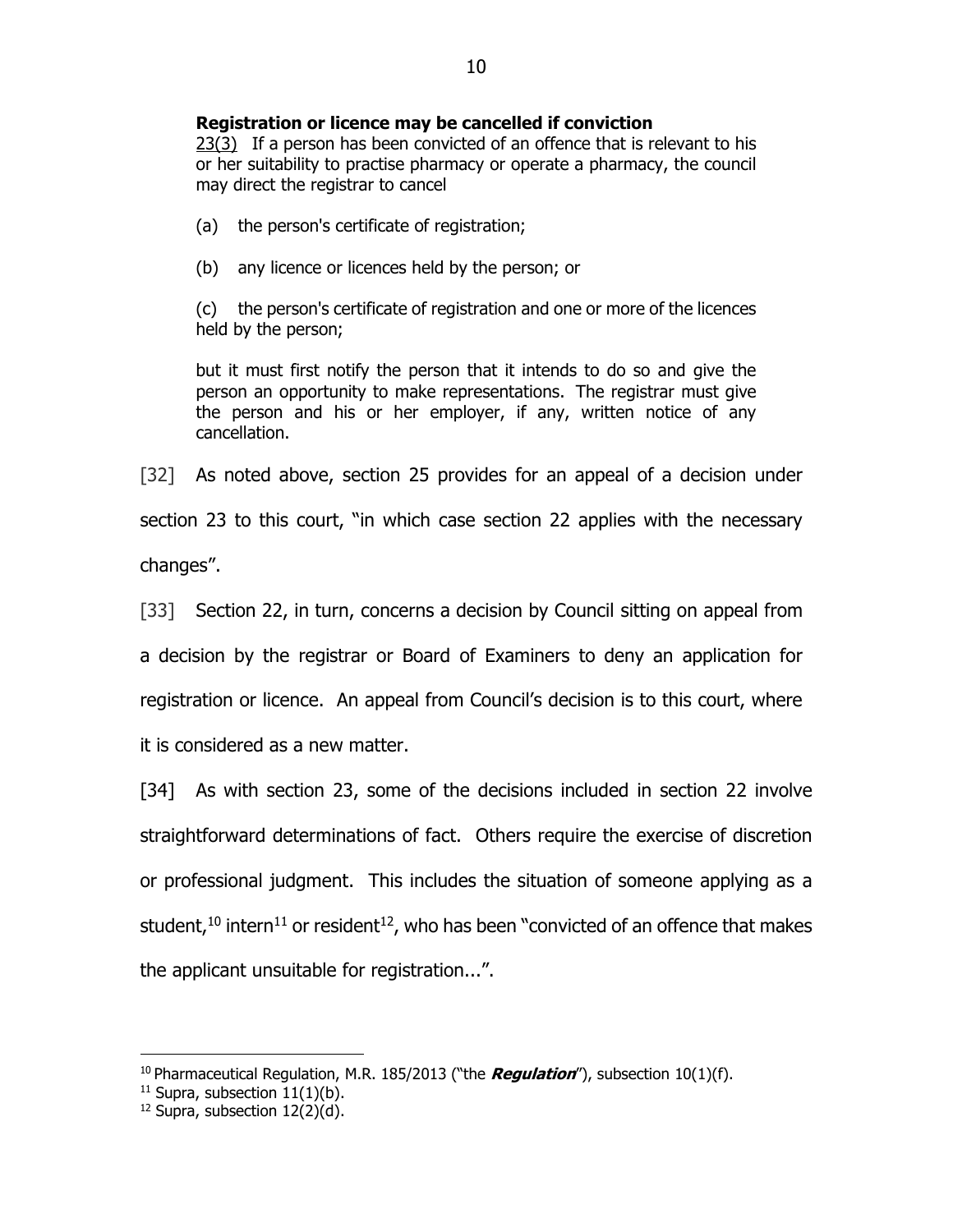## **Conclusion**

 $\overline{a}$ 

[35] I easily conclude the applicable standard of review is that set out in subsection 22(4): I am to consider the appeal as a new matter.

[36] The first reason is that the words of the section clearly state section 22 applies. Had the drafters intended that only subsection 22(1) would apply, they would have said so.

[37] I pause to say that the phrase "with the necessary changes" in section 25 is of no significance to this discussion. As the Supreme Court of Canada explained

## in **Bessette v. British Columbia (Attorney General)** <sup>13</sup>:

…"with the necessary changes and so far as applicable" is merely a rewording of "mutatis mutandis." This Latin expression means "[w]ith the necessary changes in points of detail, meaning that matters or things are generally the same, but to be altered when necessary, as to names, offices, and the like" (*Black's Law Dictionary* (6th ed. 1990), at p. 1019; ...

[emphasis in original]

[38] It goes without saying that the standard of review to be applied on appeal is not a point of detail.

[39] I am satisfied that this interpretation is also consistent with the context of the legislation and is harmonious with the scheme in the **Act**. The decisions encompassed by section 22 are the result of an administrative procedure with little fact-finding capacity, no procedural safeguards, and limited (if any) opportunity

<sup>13</sup> 2019 SCC 31, [2019] 2 S.C.R. 535 at para 69. See also **Dorn v. Association of Professional Engineers and Geoscientists of the Province of Manitoba,** 2018 MBCA 18 at paras 61 to 62.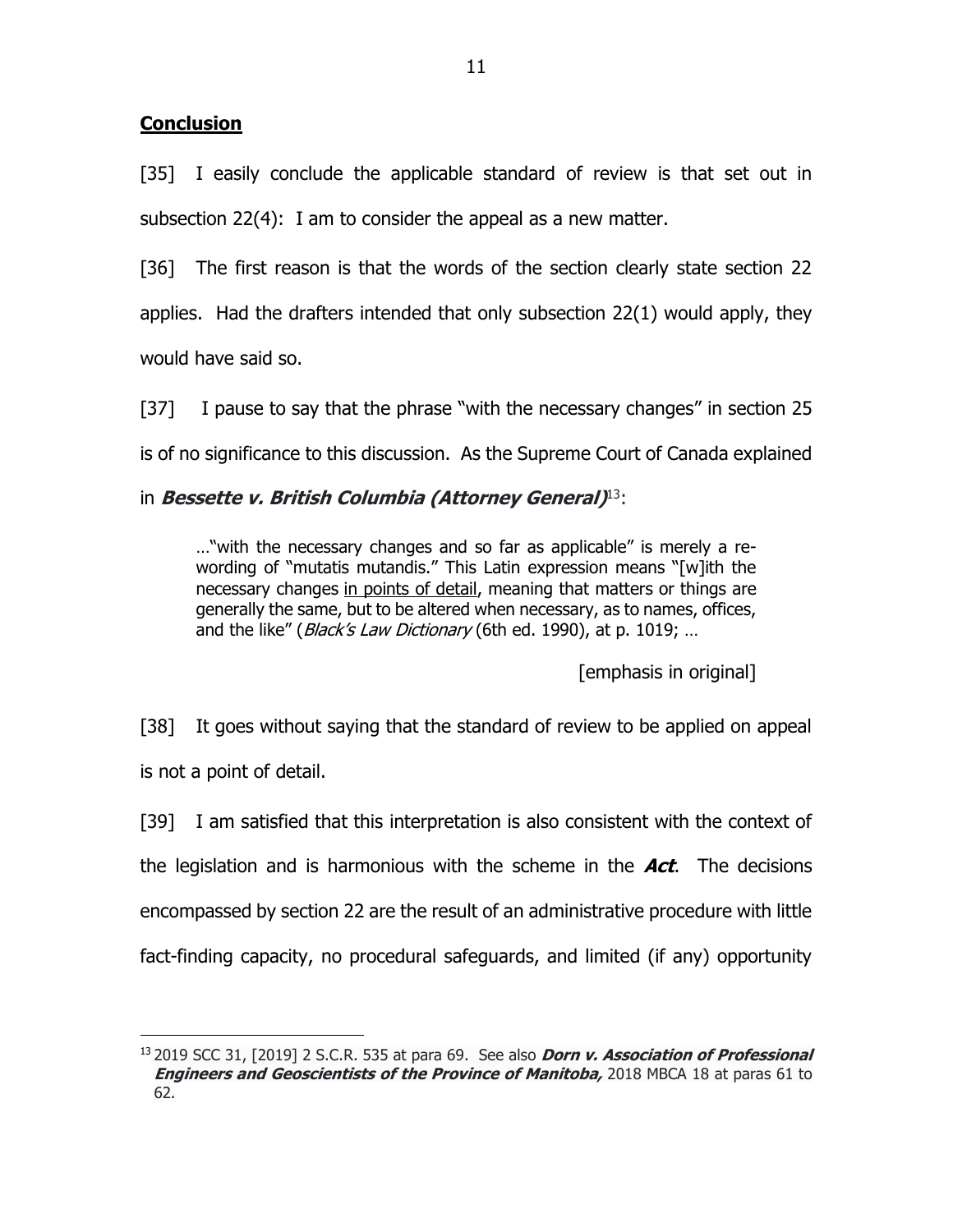for an individual to be heard. The jurisdiction of Council is limited to a yes/no answer: that is, under section 21 whether to reject the registration or not; under section 23 whether to cancel the licence or not.

[40] This process stands in contrast to the disciplinary process, which is replete with most of the evidentiary and procedural safeguards of a court, and vests broad discretion in the hearing panel to impose a penalty ranging from remedial steps to cancellation of registration or licence.

[41] Cancellation of a professional licence is an extreme penalty, ending an individual's career and livelihood. Accordingly, a licensing authority must take great care in coming to such a decision. This includes providing a very high degree of procedural fairness to the individual<sup>14</sup>. The disciplinary process in the **Act** does this, but section 23 falls short. Such disparity between processes addressing the same issue and resulting in the same outcome is in itself concerning. All of this can be remedied, however, when an appeal of a decision under section 23 to this court is heard as a new matter.

[42] As for the Supreme Court of Canada's direction in **Vavilov**, it is important to recall that **Vavilov** was about the scope of judicial review of administrative tribunals. Most of the court's comments concerned the dichotomy of reasonableness review versus appellate review. The core message in **Vavilov**, however, is that courts must give effect to legislative intent regarding the standard of review in every instance:

<sup>14</sup>**Kuny v. College of Registered Nurses of Manitoba**, 2017 MBCA 111 at para 17.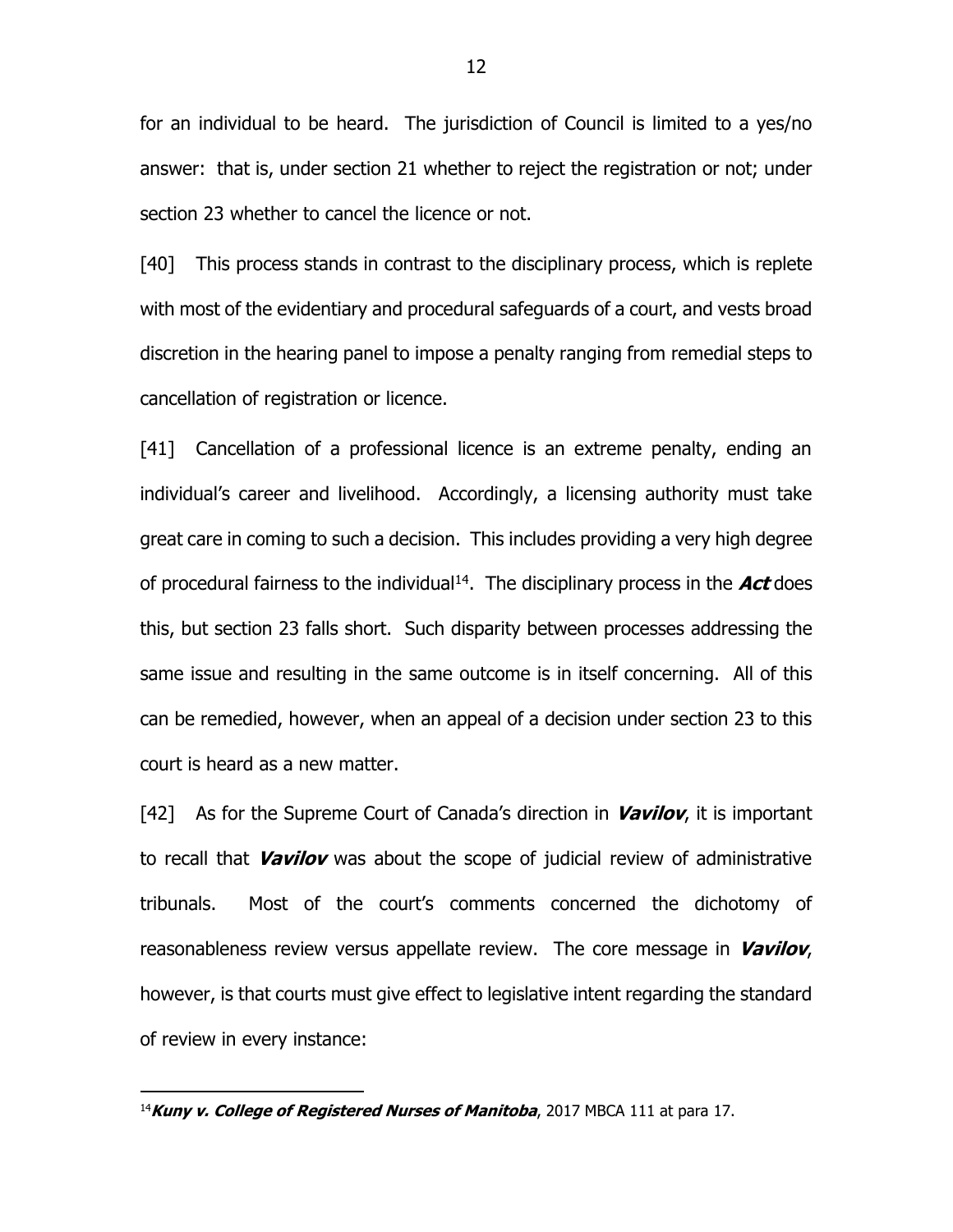Any framework rooted in legislative intent must, to the extent possible, respect clear statutory language that prescribes the applicable standard of review. This Court has consistently affirmed that legislated standards of review should be given effect: …

It follows that where a legislature has indicated that courts are to apply the standard of correctness in reviewing certain questions, that standard must be applied. In British Columbia, the legislature has established the applicable standard of review for many tribunals by reference to the Administrative Tribunals Act, S.B.C. 2004, c. 45: see ss. 58 and 59. …We continue to be of the view that where the legislature has indicated the applicable standard of review, courts are bound to respect that designation, within the limits imposed by the rule of law.<sup>15</sup>

[emphasis added]

[43] Finally, I reject the College's assertion that the principle that deference is

owed to an administrative body's interpretation of its legislation applies to this

issue. This principle was explained by the Supreme Court of Canada in **Prassad** 

# **v. Canada (Minister of Employment & Immigration)** <sup>16</sup>:

In order to arrive at the correct interpretation of statutory provisions that are susceptible of different meanings, they must be examined in the setting in which they appear. We are dealing here with the powers of an administrative tribunal in relation to its procedures. As a general rule, these tribunals are considered to be masters in their own house. In the absence of specific rules laid down by statute or regulation, they control their own procedures subject to the proviso that they comply with the rules of fairness and, where they exercise judicial or quasi-judicial functions, the rules of natural justice. …

[44] The issue before me does not involve the College's internal procedures, but

rather, the jurisdiction of this court on appeal therefrom.

[45] In conclusion, I am satisfied that this application comes before me as a new

matter. Pursuant to subsection 22(5), I am entitled to set aside, vary or confirm

the decision, make a new decision that, in my opinion, should have been made, or

 $\overline{a}$ <sup>15</sup> Supra at paras 34 to 35.

<sup>16</sup> 1989 SCC 131, [1989] 1 S.C.R. 560 at para 568.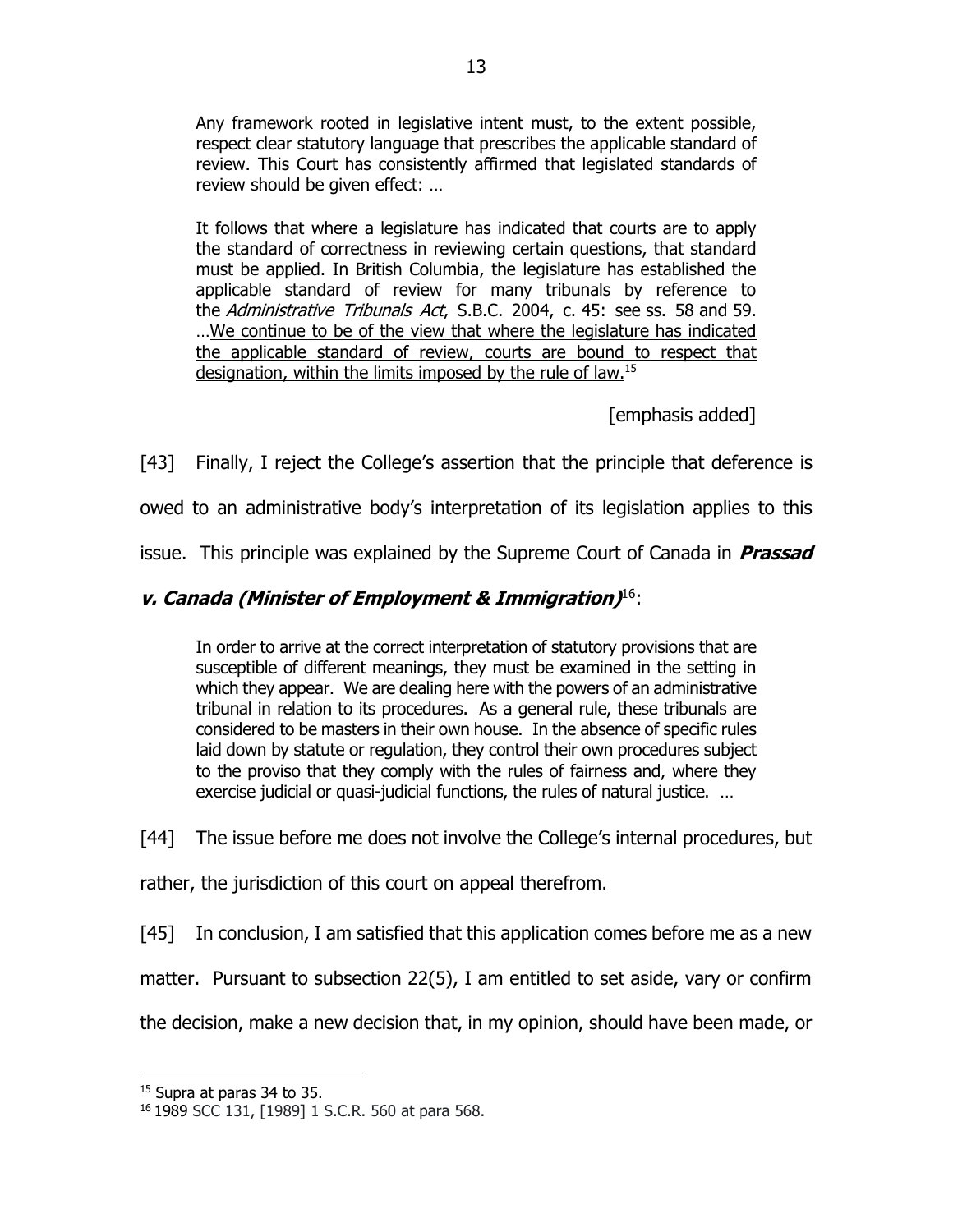refer the matter back to Council for further consideration in accordance with a new direction of the court.

# **IS MISPRISION OF A FELONY AN OFFENCE UNDER SECTION 23(3)?**

[46] The appellant maintains his conviction for misprision of a felony is not a conviction for an "offence" under subsection 23(3), nor in any event is it relevant to his suitability to practise pharmacy or operate a pharmacy.

[47] "Offence" is not defined in the **Act**. The appellant argues it should be interpreted to mean offences in Canada. Further, the only types of offences that would be relevant to an individual's suitability to practise pharmacy would involve criminal activity or the sale of drugs. He points to subsection 23(1)(l) of the **Regulation** which outlines the information included in a pharmacist's public profile. This section, he says, informs the type of offences intended in 23(3):

(l) a description of any offence under

- (i) the Criminal Code (Canada),
- (ii) the Controlled Drugs and Substances Act (Canada), or
- (iii) the Food and Drugs Act (Canada),

of which the member has been convicted within the past 10 years, if the council determines that the conviction is reasonably relevant to the member's competence or to the safe practice of pharmacy. The description must include the date of the conviction and the name of the court imposing the conviction.

[48] As an aside, section 23(1) of the **Regulation** simply adopts the wording of subsection 27(3)(a)(v) of the **Act**, which gives Council authority to make regulations respecting pharmacists' profiles.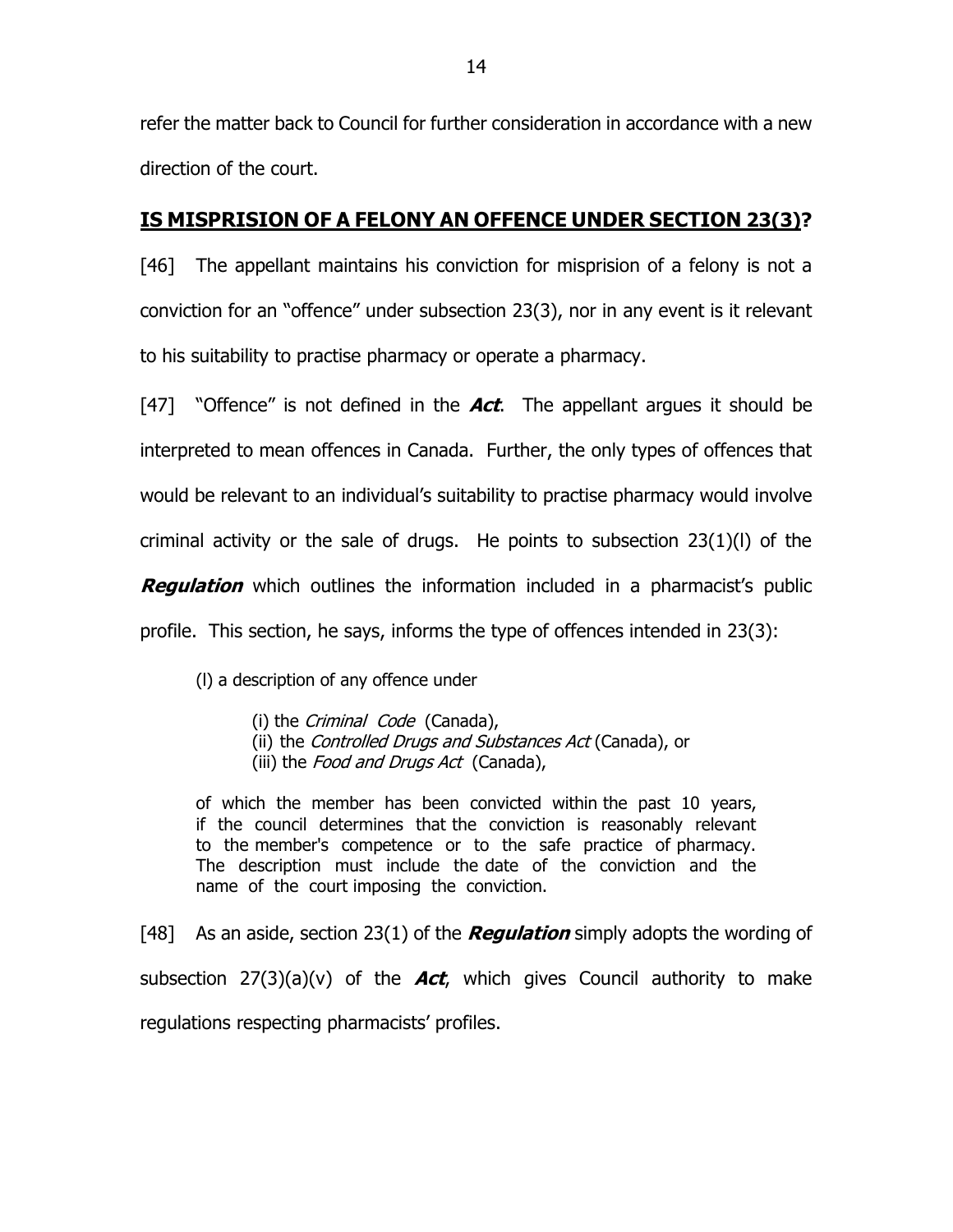[49] Finally, the appellant argues that if foreign convictions are included in section 23(3), the "dual criminality" principle in extradition law which only permits extradition for offences where the underlying behaviour is also illegal in Canada, must be implied. Otherwise, convictions in jurisdictions with a government and justice system operating without the rule of law or for political or other illegitimate reasons, would be included.

[50] I disagree with the appellant on both these points.

#### **Analysis**

[51] The word "offence" is not defined in section 23(3) nor in the **Act**. I agree it is open to different meanings. Counsel did not direct me to any other provisions in either the **Act** or **Regulation** that use "offence". However, I note that it appears in several sections of the **Regulation**. Regulations can be of assistance in interpreting their authorizing legislation using the usual rules of statutory interpretation<sup>17</sup>. Of course, this is subject to the fundamental rule that since a Regulation is subordinate legislation, it can neither limit nor expand the scope of its enabling statute $^{18}$ .

[52] Some examples then of the use of "offence" in the **Regulation**:

• In section 4, the requirements for registration as a pharmacist under section 11(1)(e) of the **Act:**

 $\overline{a}$ <sup>17</sup> **Canada v. National Fish Co.**, [1931] Ex. C.R. 75.

<sup>18</sup> **Booth v. The King**, 1915 SCC 596, 51 S.C.R. 20; **Canada v. National Fish Co.**, supra at para 11.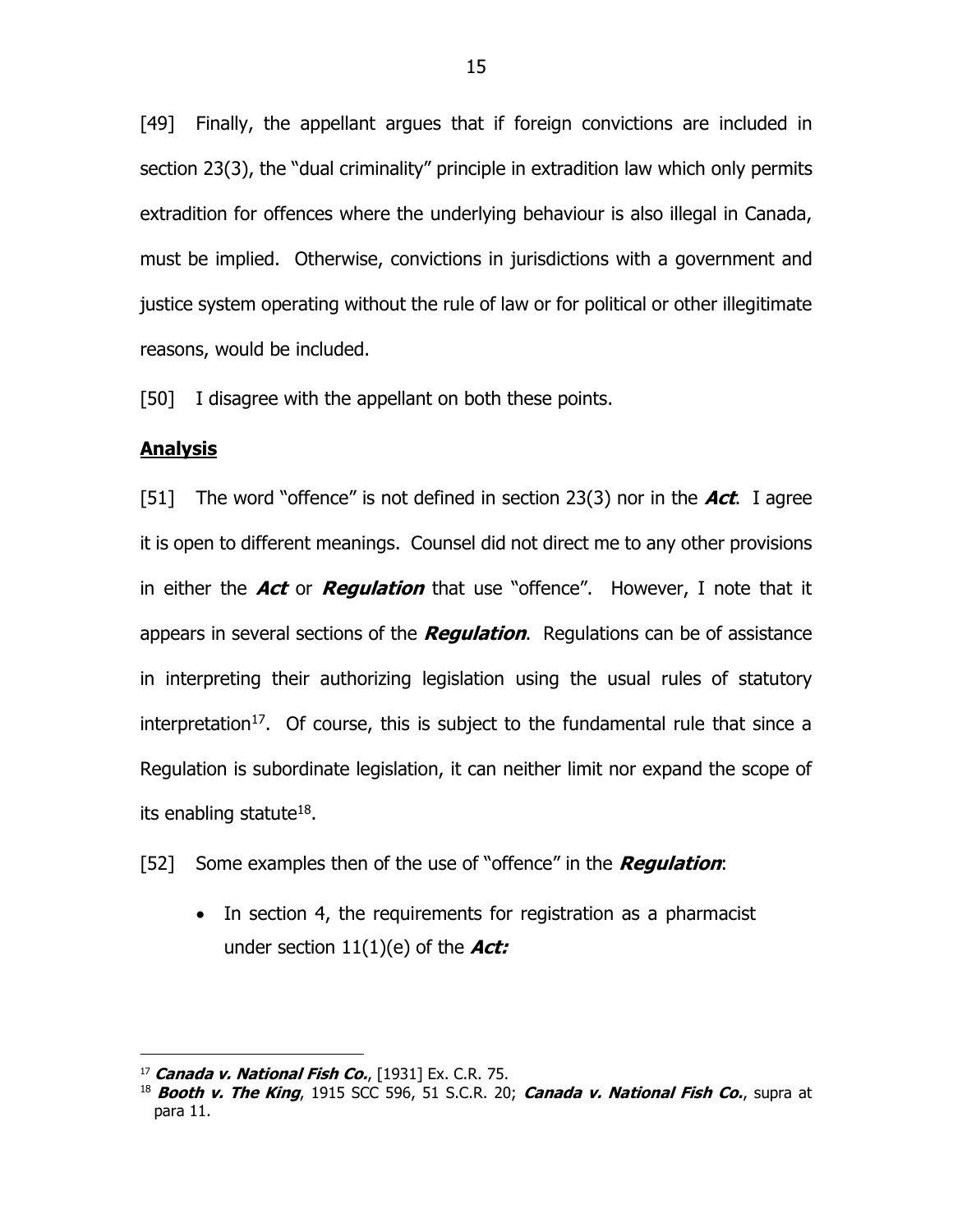(i) provide information satisfactory to the board as to whether the applicant, in Manitoba or in any other jurisdiction,

…

(vi) is the subject of a court proceeding in respect of a criminal offence, or an offence under an Act regulating the practice of pharmacists or relating to the sale of drugs

• In section  $11(1)$ , the requirements for registration as an intern under section 20(d) of the **Act**:

(b) satisfy the registrar that the applicant has not been convicted of an offence that makes the applicant unsuitable for registration.

• In section 12(2), the requirements for registration of a pharmacist licensed in another jurisdiction as a resident under section 9(1) of the **Act**:

(d) satisfies the board that the applicant has not been convicted of *an offence* or been subject to professional discipline that, in the board's opinion, makes the applicant unsuitable for registration.

• In section 14, the licence requirements for a pharmacist under section 15(1) of the **Act**:

(g) satisfy the registrar that the applicant has not been convicted of *an offence* or been subject to professional discipline that, in the registrar's opinion, makes the applicant unsuitable to practice as a pharmacist

[emphasis added]

[53] These sections, when considered along with sections  $23(3)$  and  $27(3)(a)(v)$ 

of the **Act** reveal that "offence" is used with limiting language or not, depending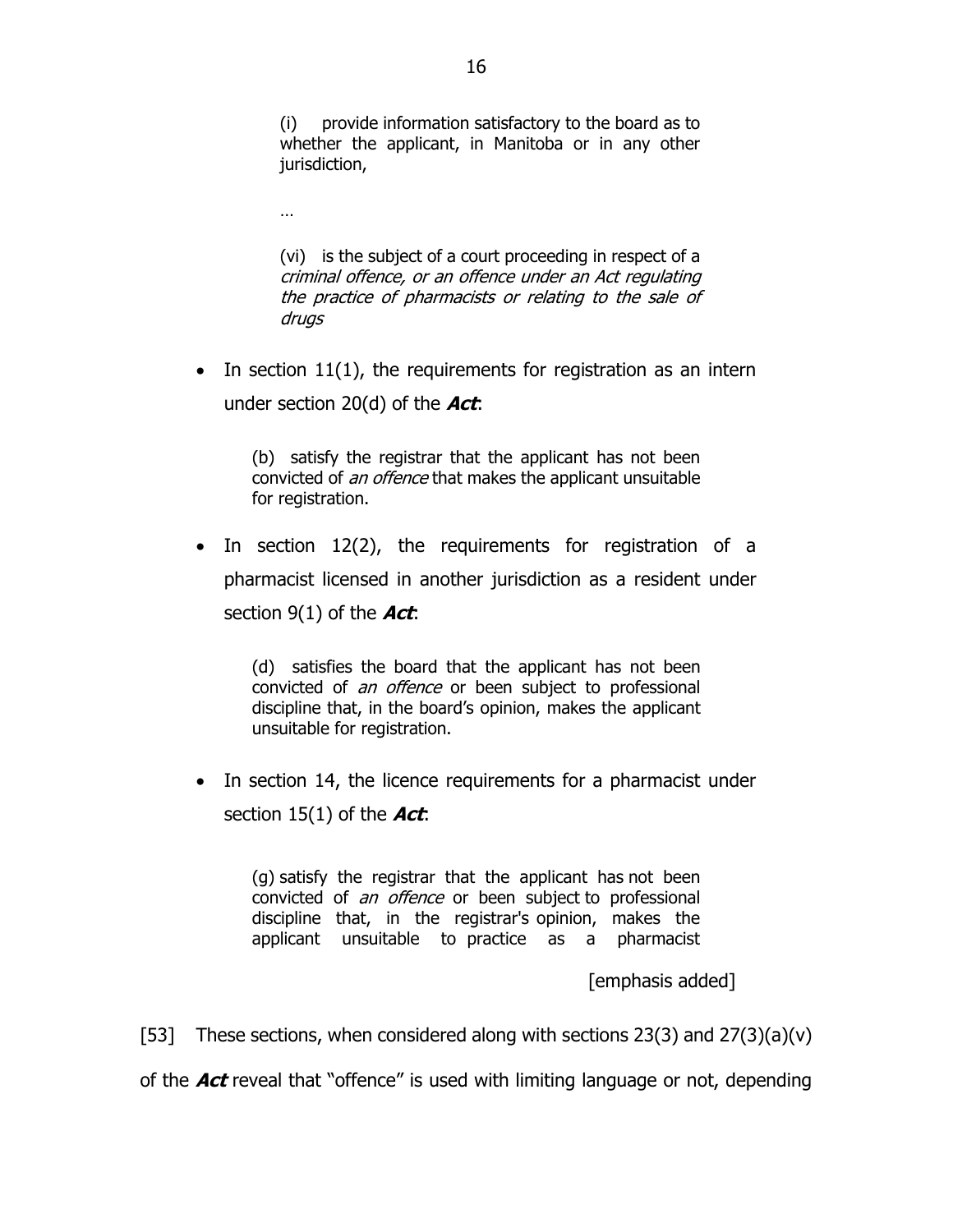on the situation. Those that concern an individual's "suitability" for the profession use the term without any limitation. This suggests a broader meaning is intended.

[54] This is also consistent with what I perceive to be the object of section 23(3), namely to determine whether a pharmacist has engaged in conduct that is both illegal and has implications for their suitability to carry out their professional responsibilities.

[55] The parties did not address what makes a person "suitable" to practise pharmacy. It is not defined or explained in the **Act** or the **Regulation**. However, section 4 of the **Regulation** sheds some light on this.

[56] This section lists requirements for registration as a pharmacist under section 11(1) of the **Act**, including that an applicant:

(g) establish that his or her past and present conduct affords reasonable grounds for the belief that the applicant will engage in professional practice competently and with decency, integrity and honesty and in accordance with the law;

[57] These are all personal or inherent qualities of an individual, about which a conviction for any type of offence committed anywhere might be revealing. This too, suggests an intention to include a much wider range of offences than the three listed in subsection  $27(3)(a)(v)$ .

[58] My conclusion then is that the term "offence" in section 23(3) is to be interpreted broadly, and includes a foreign conviction.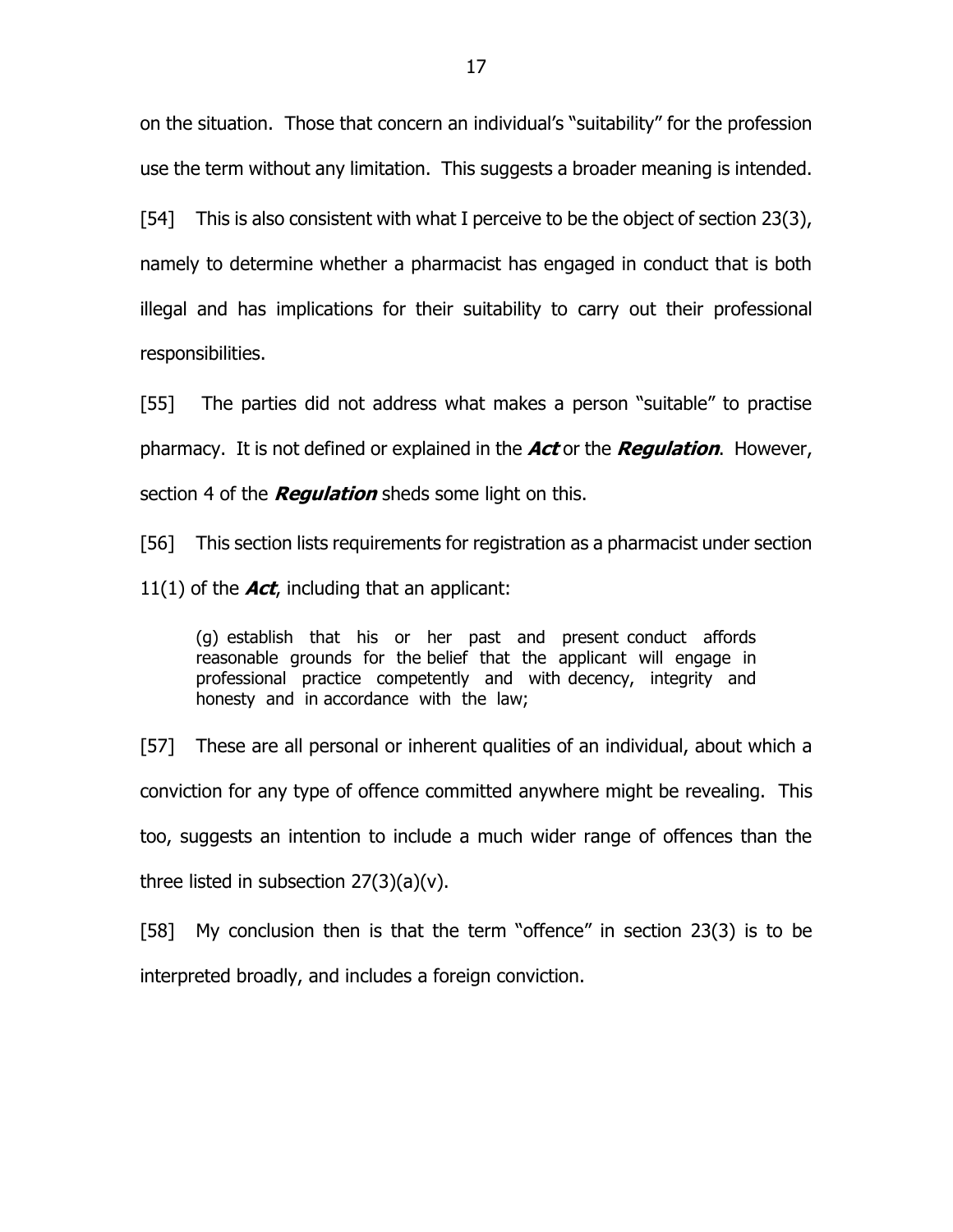#### **Is Dual Criminality Required?**

[59] My answer is no. The appellant's concern would not be eliminated by implying this concept into the meaning of offence.

[60] Drug trafficking and murder are crimes in Canada, and would meet the dual criminality test. No doubt, history would show that individuals have been convicted of such offences without any lawful basis in countries that use the justice system as a tool of political suppression. This problem does not arise in extraditions because such proceedings arise from treaties between Canada and countries governed by the rule of law.

[61] This is not to say that the concern is ill founded. However, the legitimacy of a foreign conviction can and should be addressed by Council as part of its obligation to examine the underlying circumstances of the offence.

[62] Finally, the present situation actually offers an example of a conviction for a crime that does not exist in Canada, but could offer important information about an individual's "suitability". I say this because one of the elements of the offence is that the accused took steps to conceal a felony offence of which they were aware. Depending on the circumstances, this may be very revealing of an individual's integrity or honesty.

[63] In conclusion, I am satisfied that the appellant's conviction for misprision of a felony is a conviction for an "offence" within the meaning of section 23(3).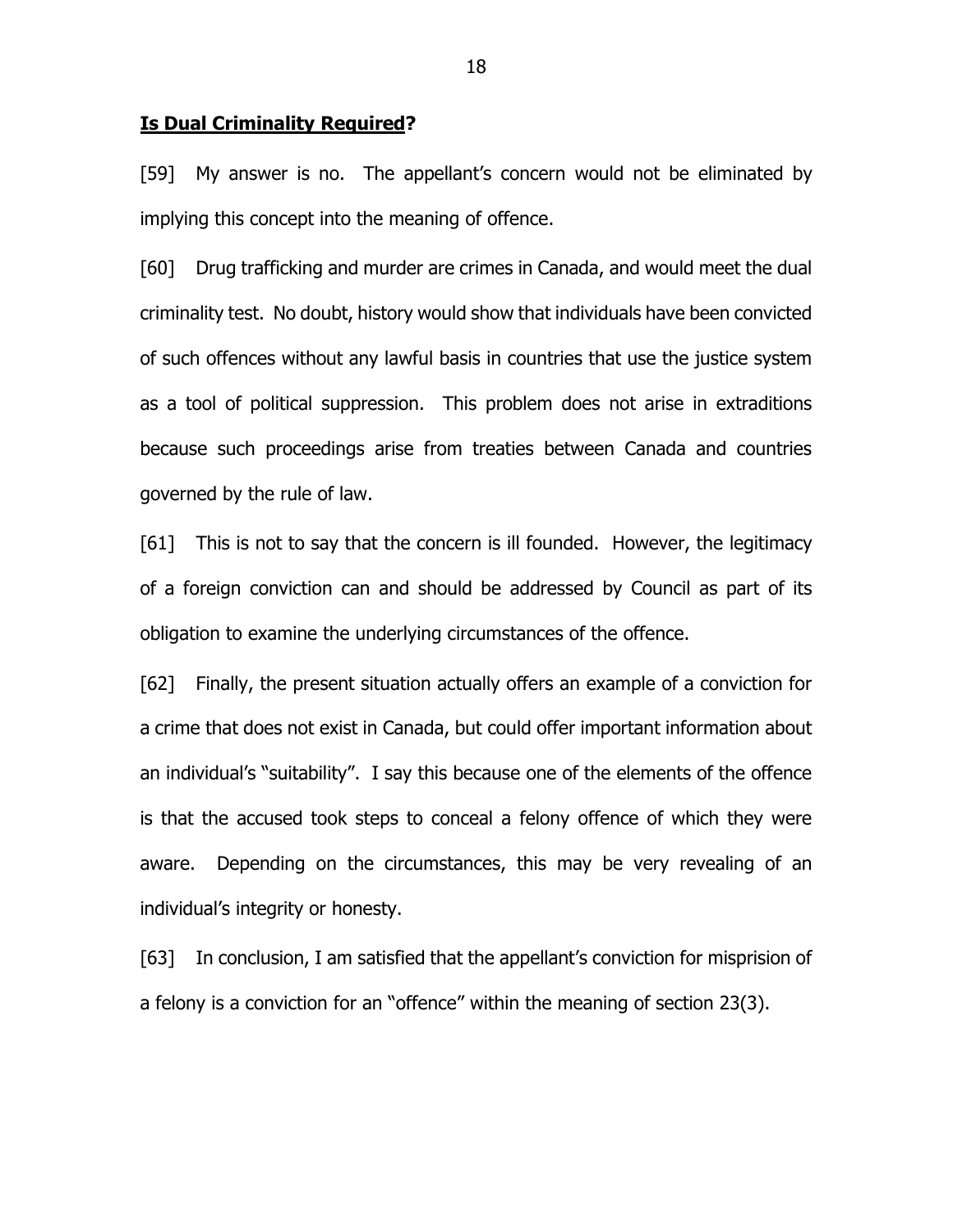# **IS A MISPRISION CONVICTION RELEVANT TO THE APPELLANT'S SUITABILITY TO PRACTICE PHARMACY?**

[64] The appellant argues that the conviction does not relate to his suitability to practise pharmacy because the events occurred outside Manitoba, did not relate to any obligations in Manitoba, and did not involve dispensing medication or any aspect of the practise of pharmacy. He maintains that the conduct of any of the corporations involved, including their convictions, is irrelevant and it would be improper to take any of this into account in any way.

[65] I disagree. I return to my finding that "suitability to practise pharmacy" relates not just to competence, but also to the personal qualities identified in section 4(g) of the **Regulation** that are required to practise pharmacy, namely decency, integrity, honesty and acting in accordance with the law. Any conduct that is dishonest or unlawful is therefore relevant to this question. His guilty plea is the appellant's acknowledgement that he attempted to conceal the illegal actions of River East, CanadaDrugs and Rockley, which actions he was aware of; he also acknowledged that he had a legal duty to advise an authority of the offences and he failed to do so.

[66] The events underlying the offence occurred when the appellant was acting not just in his role as CEO of CanadaDrugs, but by his admission, also as CEO of the CD.com Group. These companies are all licensed pharmacies, or businesses providing support to them. To suggest that the offence had no connection to his role as a pharmacist totally lacks credibility.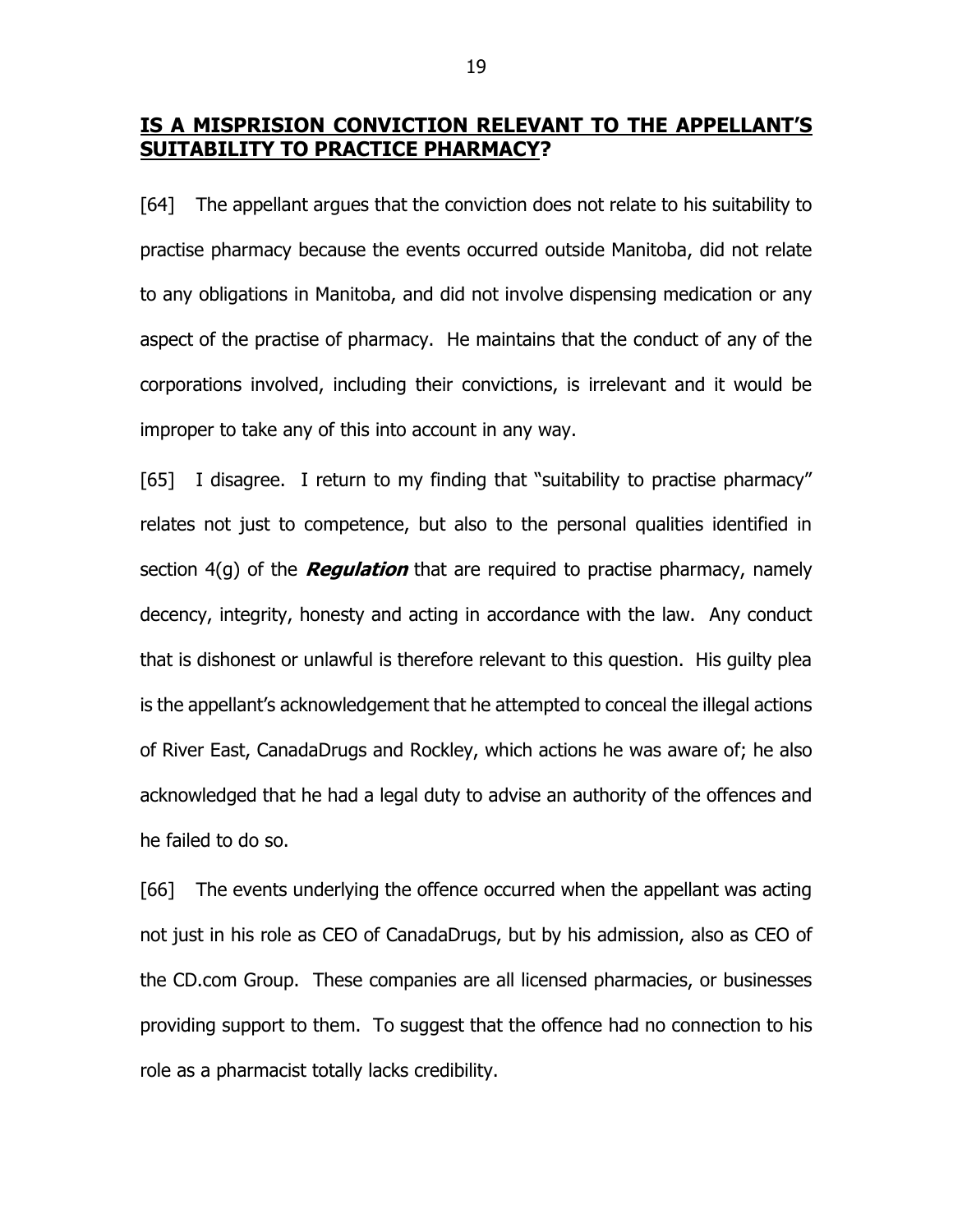[67] For these reasons, I am satisfied that the conviction for misprision relates to the appellant's suitability to practise pharmacy.

# **SHOULD THE APPELLANT'S LICENCES BE CANCELLED?**

[68] I return to the jurisdiction on this appeal:

#### **Powers of court on appeal**

22(5) On hearing an appeal, the court may

- (a) set aside, vary or confirm the decision;
- (b) make any decision that in its opinion should have been made; or

(c) refer the matter back to the council for further consideration in accordance with any direction of the court.

[69] While not expressly stated, it appears that the parties agree that I should make the decision that in my opinion ought to have been made. Given the length of time that has passed since the events in issue, this is appropriate.

[70] As to what it is I am to decide, I return to section 23(3) which only permits Council to decide whether a pharmacist's licence or registration should be cancelled. That then is the question before me. My answer is no.

[71] I begin with the principles that apply when determining an appropriate penalty in cases of professional misconduct. These are similar, but different from criminal law and start with the fundamental consideration that the primary goal is the protection of the public.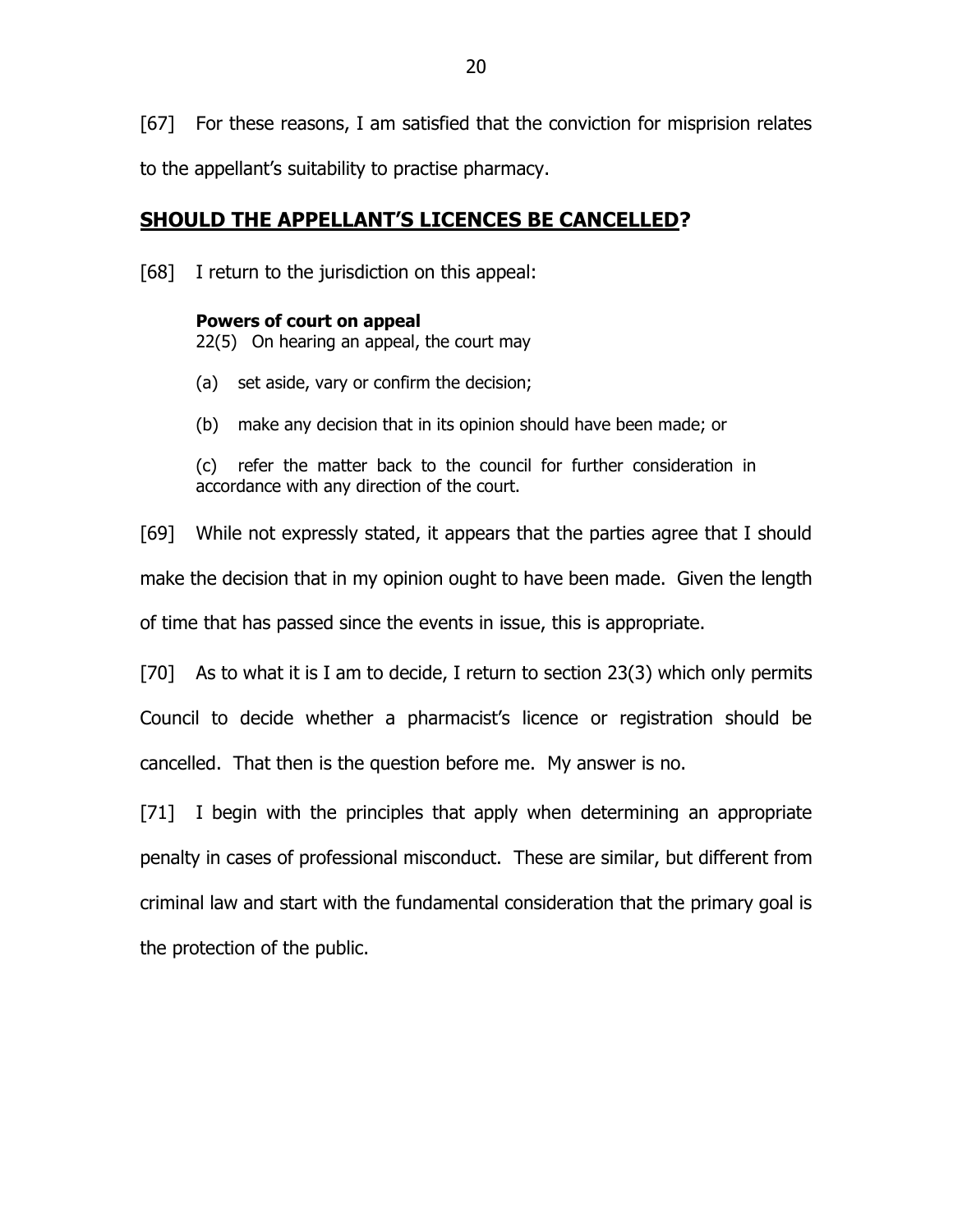[72] **Jaswal v. Medical Board (Nfld.)** <sup>19</sup> is an oft-quoted decision that identified the relevant sentencing considerations for professional misconduct. The case concerned a physician, but it has been applied in cases involving other professions.

[73] Green J. (as he then was) states:

From the cases cited, the following is a non-exhaustive list of factors that ought to have been considered:

- 1. the nature and gravity of the proven allegations
- 2. the age and experience of the offending physician

3. the previous character of the physician and in particular the presence or absence of any prior complaints or convictions

- 4. the age and mental condition of the offended patient
- 5. the number of times the offence was proven to have occurred
- 6. the role of the physician in acknowledging what had occurred

7. whether the offending physician had already suffered other serious financial or other penalties as a result of the allegations having been made

- 8. the impact of the incident on the offended patient
- 9. the presence or absence of any mitigating circumstances

10. the need to promote specific and general deterrence and, thereby, to protect the public and ensure the safe and proper practice of medicine

11. the need to maintain the public's confidence in the integrity of the medical profession

12. the degree to which the offensive conduct that was found to have occurred was clearly regarded, by consensus, as being the type of conduct that would fall outside the range of permitted conduct

<sup>19</sup>(1996) 138 Nfld & PEIR 181 (NL SC).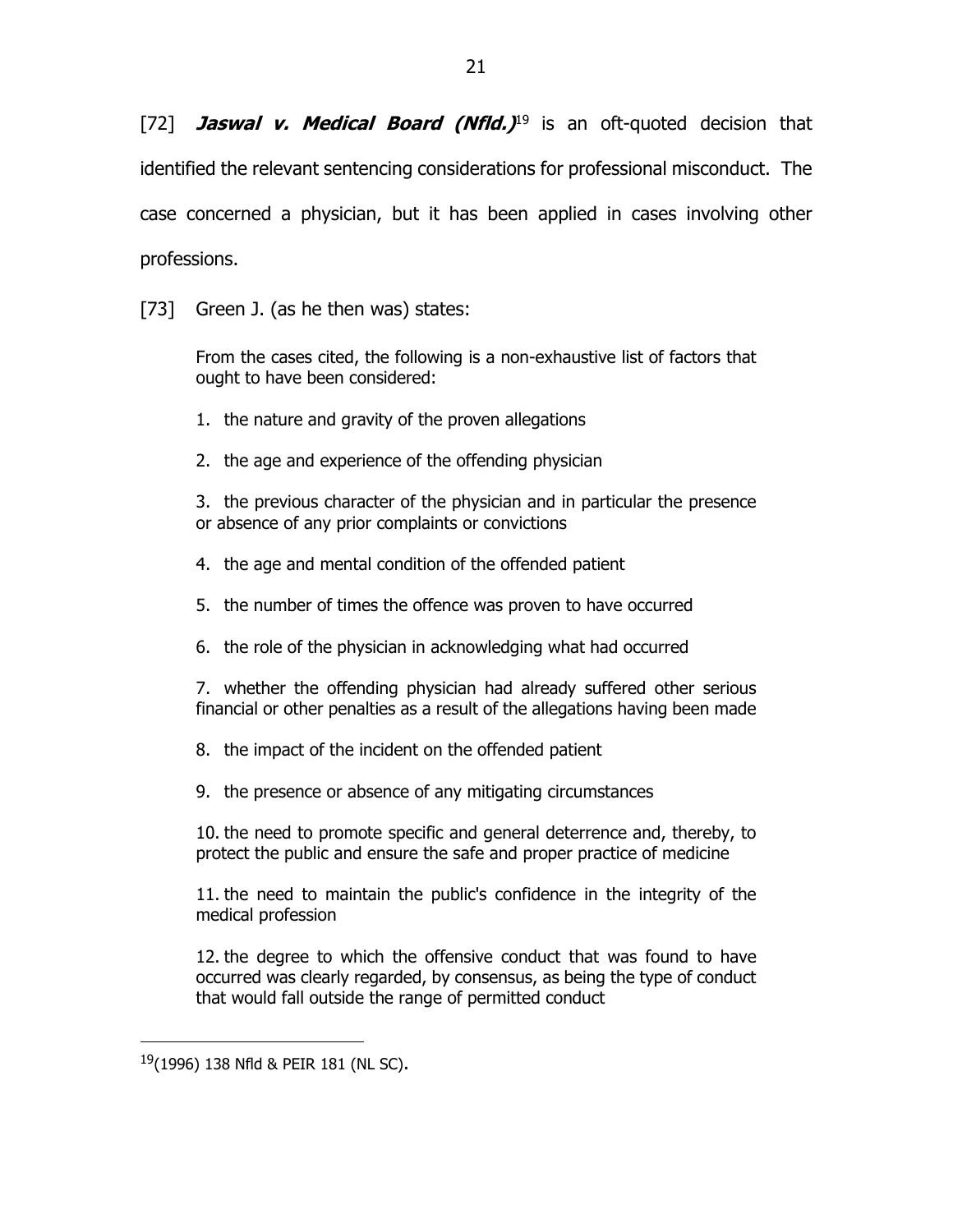13. the range of sentence in other similar cases

[74] It is also important to keep in mind that cancellation of a professional licence is an extreme penalty and should only be imposed in extremely serious cases. As well, if the issue is that the individual has been convicted of an offence, it is not the fact of the offence but the conduct underlying the offence that must be considered. As observed in **Muggoo v. College of Pharmacists (Ontario)** 20 where a pharmacist had been convicted of defrauding creditors:

…The degree of moral culpability in such cases can vary greatly from case to case so that the mere statement that a conviction had occurred did not necessarily provide evidence of extremely grave conduct by the appellant in relation to his practice as a pharmacist.

[75] The situation before me is similar to that in **Muggoo**. There, a pharmacist was convicted of defrauding his creditors. The court found this to be an offence relevant to his suitability to practise pharmacy under the **Health Disciplines Act<sup>21</sup>.** 

[76] In **Rissi v. Ontario College of Pharmacists** 22 , the appellant pharmacists carried on their pharmacy practice through a corporation. The corporation was convicted of income tax evasion in connection with undeclared rebates received from drug companies. The Ontario College found the pharmacists had been convicted of an offence relevant to the practise of pharmacy.

[77] In upholding this decision, the Court of Appeal<sup>23</sup> said:

 $20$  Supra at 1982 CarswellOnt 1328, [1982] O.J. No. 1389 (Sup. Ct. HCJ) at para 5.

<sup>21</sup> R.S.O. 1980, c. 196, section 130(3).

<sup>22</sup> [2003] 63 O.R. (3d) 122, 2003 CanLII 19529 (ON SCDC).

<sup>&</sup>lt;sup>23</sup> Supra at para 17.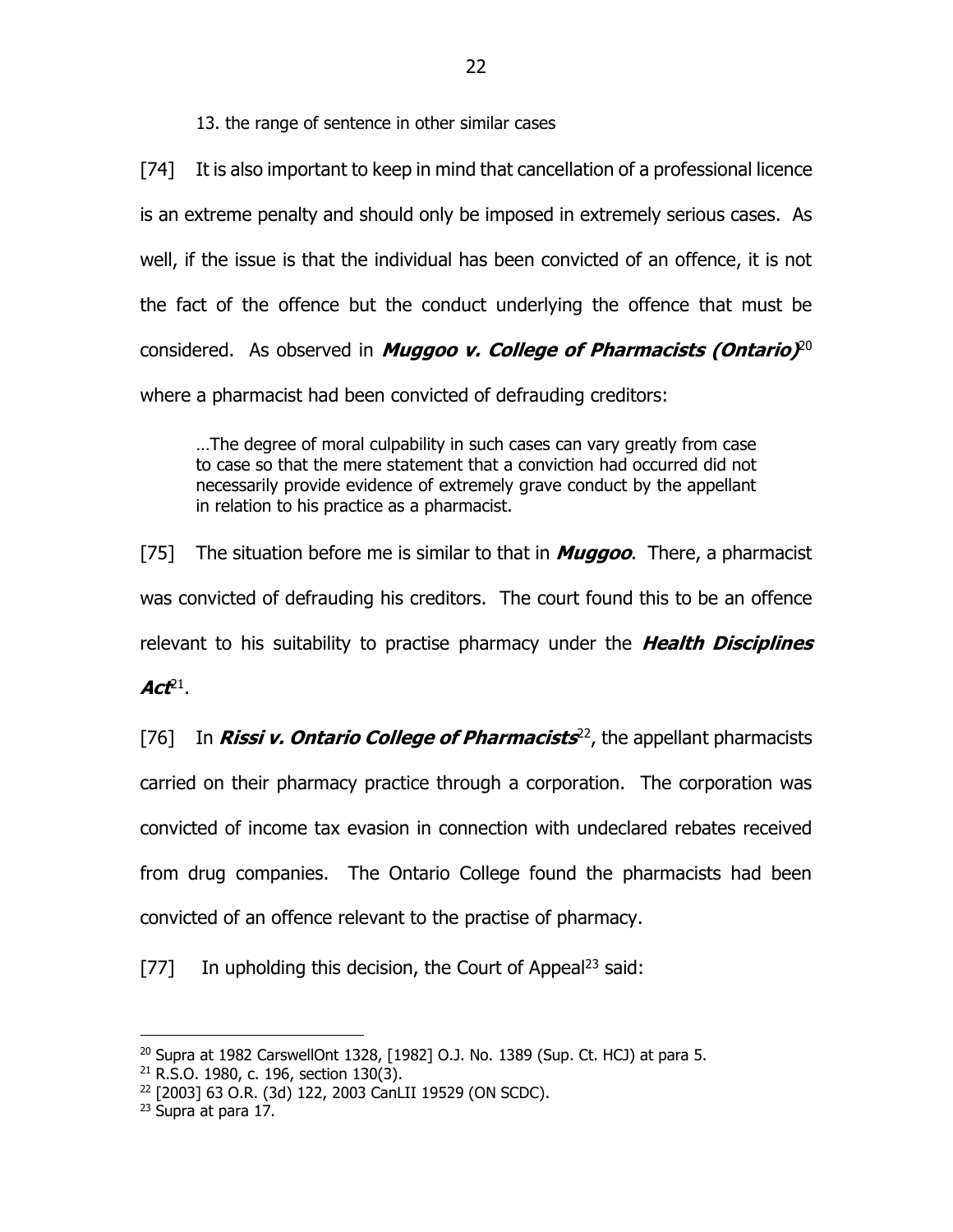There is authority for the proposition that practising pharmacy involves more than merely dispensing pharmaceutical products. We do not find it unreasonable at all for the Committee to have concluded that the appellants' participation in their closely-held corporation's tax evasion scheme was conduct that reflected adversely on the profession as well as on themselves and could therefore be characterized as conduct "relevant to the practice of pharmacy"… see Stout v. College of Pharmacy (Ontario)1977, 12 O.R. (2d) 748, supra, at pp. 654-55 O.R.…(member distributing trading stamps in respect of sales of prescription drugs contrary to the [Criminal Code](https://www.canlii.org/en/ca/laws/stat/rsc-1985-c-c-46/latest/rsc-1985-c-c-46.html) and warning from the College)…

[78] As is apparent from this passage, the court also accepted that it was appropriate for the College to look beyond the corporate structure. I do as well.

[79] I turn then to consider the circumstances of this situation. On its face, misprision of a felony is a serious offence. It involves dishonest or deceitful conduct: taking steps to cover up a known felony offence. Having said this, the appellant's conduct, not just the fact of the conviction must be considered.

[80] The evidence before me is that no one at River East knew or had reason to believe that the Avastin was defective. River East's management acted quickly and appropriately as soon as it learned there was a problem. While the appellant did not take steps to notify MHRA, he was told River East and CareMed agreed that CareMed would do so. That CareMed followed through is clear from subsequent events. It seems that the appellant was also told that MHRA would notify the FDA of the situation. Clearly it did so. Thus, while he failed in a legal obligation to notify an authority that the Avastin was defective, it seems fair to say that he believed that both the U.K. and American authorities were notified, and in fact they both were notified. This is a mitigating consideration.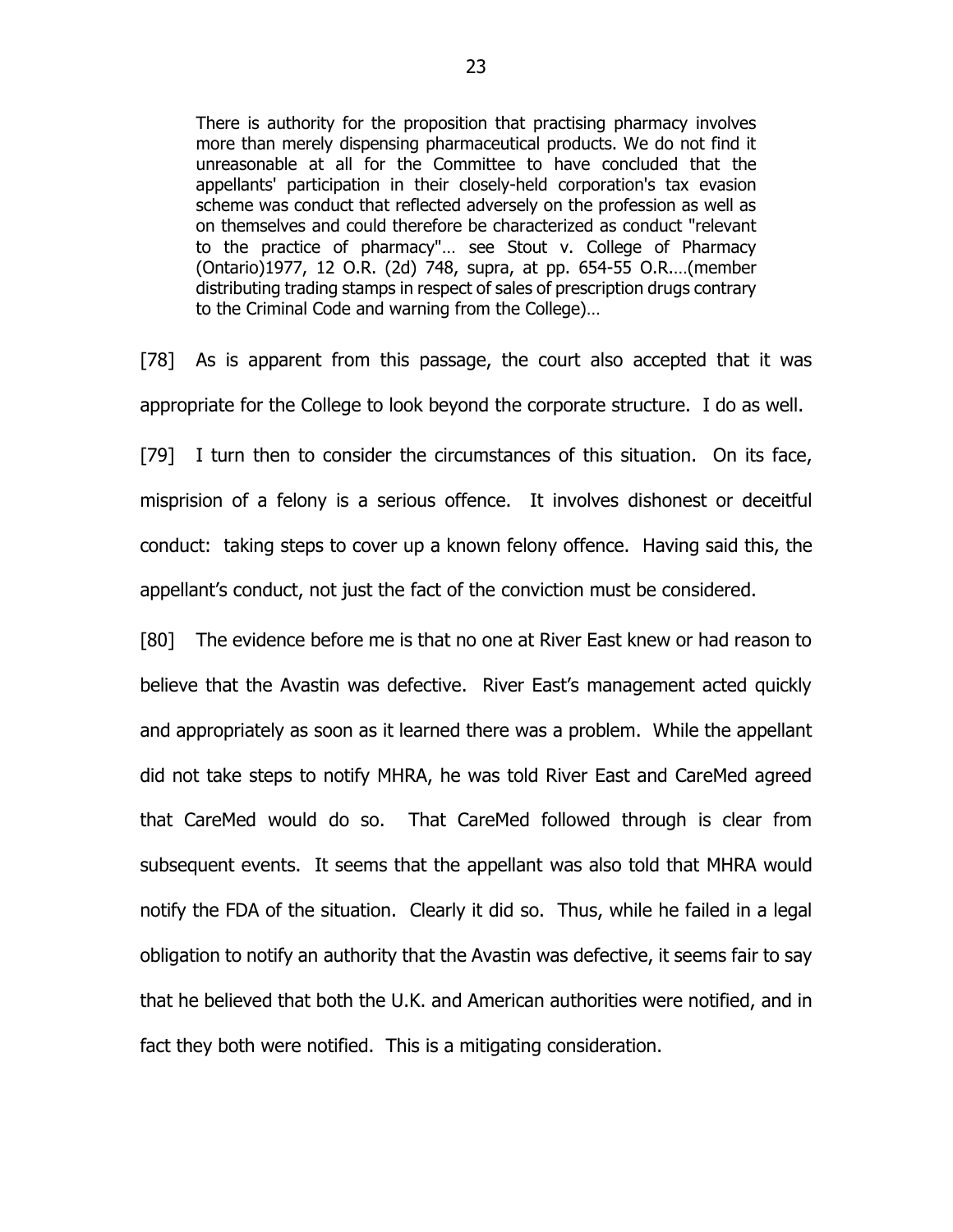[81] It is also of considerable significance that MHRA conducted an investigation and concluded neither anyone at River East nor CareMed had acted improperly. That Health Canada decided to take no action is also relevant.

[82] As for the appellant's steps to conceal the offence, the *mens rea* of the "steps to conceal" component of the misprision was not explained to me, so I don't know if the guilty plea is an acknowledgement that the appellant intended to mislead or if only his statement was made recklessly. It would have been to his benefit for me to know if it were the latter. Regardless, the e-mail was only sent to CanadaDrugs' employees.

[83] The appellant has been a pharmacist for almost 30 years. He has no disciplinary history. He was elected to Council twice. He has been successful and has given back to his community. He has accepted responsibility for his actions, and has been punished for them. The penalty imposed on him by the Court in Montana was substantial- one might say severe- and also brought his internet pharmacy business to an end. He also has suffered a good deal of negative publicity about these events.

[84] The College argued that the appellant was motivated by profit at the expense of his ethical obligations. I see no basis to say this. The suggestion related at least in part to comments by the prosecutor and judge in the transcript of the court proceedings in Montana, which I do not consider proper evidence on this appeal.

24